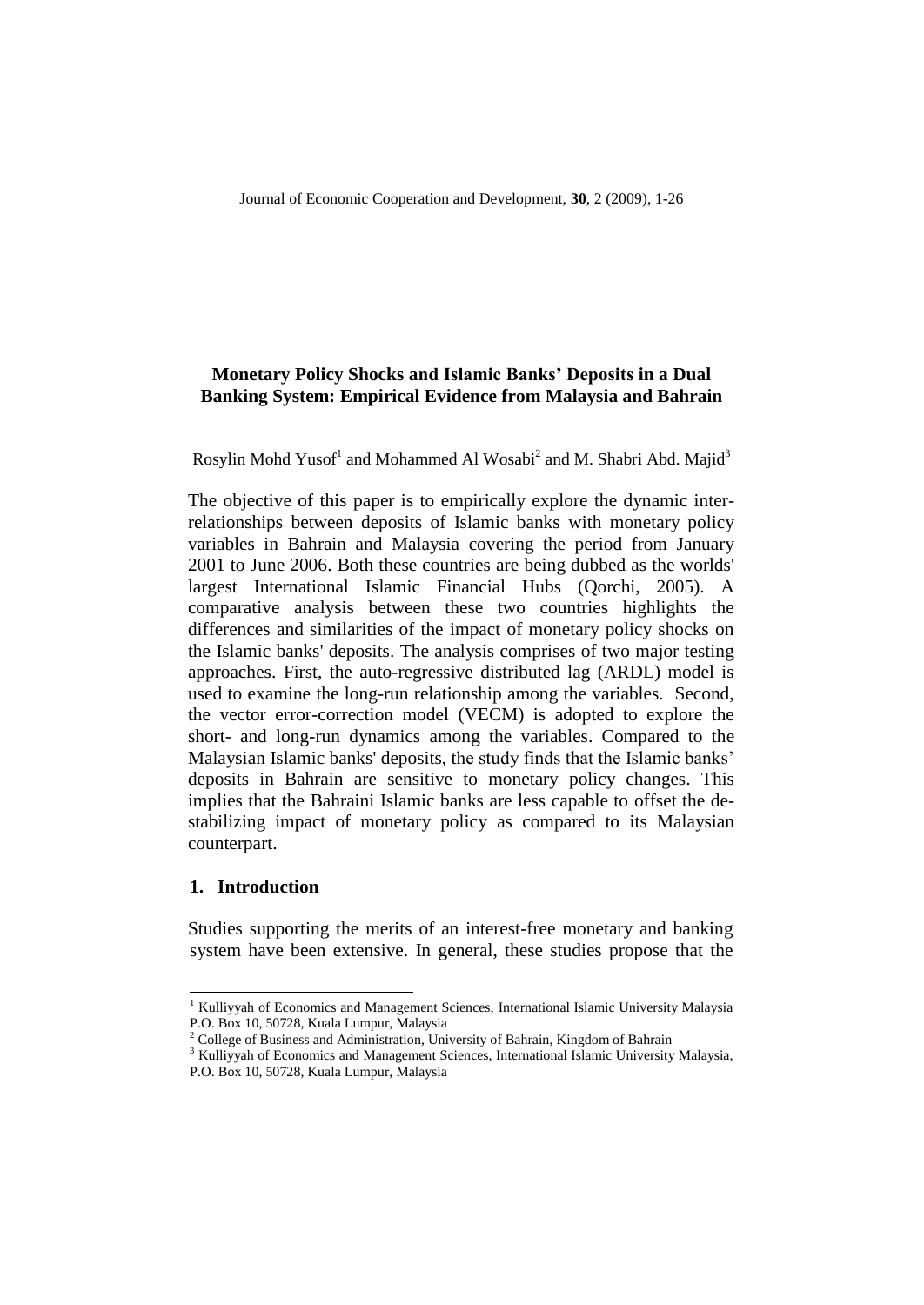relative monetary stability accorded by an interest-free monetary system is due to its asset-linked nature as compared to the interest-based system, which is subjected to the fluctuations in the interest rate levels. A monetary system which is relying on interest-free assets eliminates the element of speculation. Due to this, it is proposed to be more predictable and has reliable link to the policy objectives, thus can be effectively controlled by the monetary authority. Consequently, there is a general belief that the Islamic banking system is somewhat shielded from the risks associated with the interest rate fluctuations and is more stable when compared to the conventional banking system. Khan (1985) further suggests that the Islamic financial market is able to weather economic and financial crisis better. In line with this, current research efforts in this area are mainly focused towards developing and evaluating the demand for Islamic monetary instruments and demonstrating the validity and effectiveness of these instruments for monetary policy purposes.

In the last decade, the empirical literature in the area of Islamic banking has been focused on product and development as well as the viability of Islamic banking in the current financial intermediation process. We find that there is a lack of research interest in the area of monetary policy from the Islamic perspective in general, and monetary transmission mechanism, in particular. With the increasing role that the Islamic banks are playing in both Malaysian and Bahrain economies, it is, therefore, timely to assess the transmission of monetary policy through Islamic banks' deposits. Currently, both Malaysia and Bahrain are being dubbed as the two biggest International Islamic Financial Hubs of the world (Qorchi, 2005). Given that both these countries have conventional and Islamic banking working in parallel; this study hopes to cast some light on the similarities and differences of effects of the monetary policy shocks on the Islamic banks deposits in these two countries. This study also hopes to contribute towards enriching the empirical studies on the validity and viability of Islamic monetary instruments for monetary policy implementation purposes (see, for example, Kaleem, 2000; Samad and Hassan, 2000; Samad, 1999). Another aspect of novelty of this paper is in terms of its methodology. This study adopts the autoregressive distributed lag (ARDL) approach and the vector errorcorrection model (VECM), which has never been adopted in this area.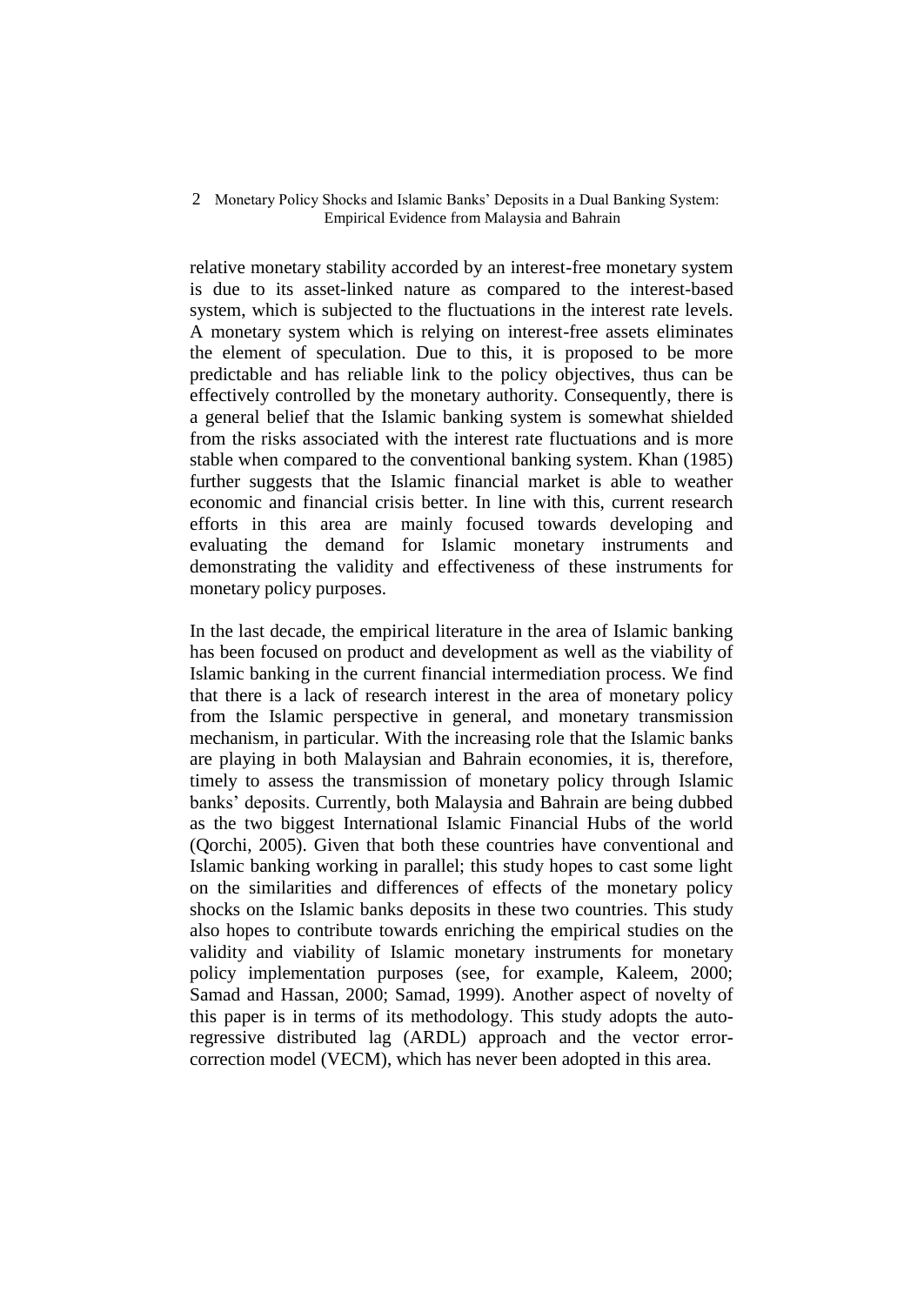In finance literature, interest rate risk can be broadly defined as the impact of interest rate changes on a bank's profitability, cash flows as well as net worth (Bacha, 2005). Financial intermediaries such as commercial banks **(**both Islamic and conventional) are inherently exposed to interest rate risk particularly due to the fact that they have little control over the deposit structure of the banks. An increase in interest rate signals a higher cost of funds and banks may have to pay higher interest rates to attract new deposits. This may be made worse if the bank is an Islamic bank because there is always possibility of depositors (both non Muslims and perhaps Muslims) switching accounts or withdrawing funds.

The role of financial intermediaries, such as banks, emanates from the balance sheet items; both assets and liabilities. Money channel highlights the importance of banks in generating liabilities such as deposits. Banks create money through the deposits and other placement earnings from customers, banks and other financial institutions. For instance, a contraction in money supply reduces the banks' reserves due to reserve requirements. This in turn, reduces the banks' ability to increase deposits. As a result, fewer deposits are placed by the banks customers (Ford et al., 2003). Ramlogan (2004) asserts that in the money channel there are two classes of assets; money and all other assets. A reduction in the level of reserves prompts a fall in the level of deposits. Therefore, if money demand is related to interest, an open market interest rates need to rise to restore equilibrium.

Although theoretically, Islamic banks and conventional banks in a dual banking system are governed by different philosophical foundations, it is inevitable that these two systems may interact given that they operate in a common macroeconomic environment. For instance, although the Islamic banks operate within the interest-free framework, the macroeconomic environment in a dual banking system exposes them to problem associated with interest rate risks faced by conventional banks. This paper, therefore, seeks to investigate the proposition that Islamic banks, as compared to their conventional counterparts, are not susceptible to interest rate changes given their asset-linked nature.

The rest of this paper is organized as follows: the next section provides some theoretical underpinnings and literature review. Section 3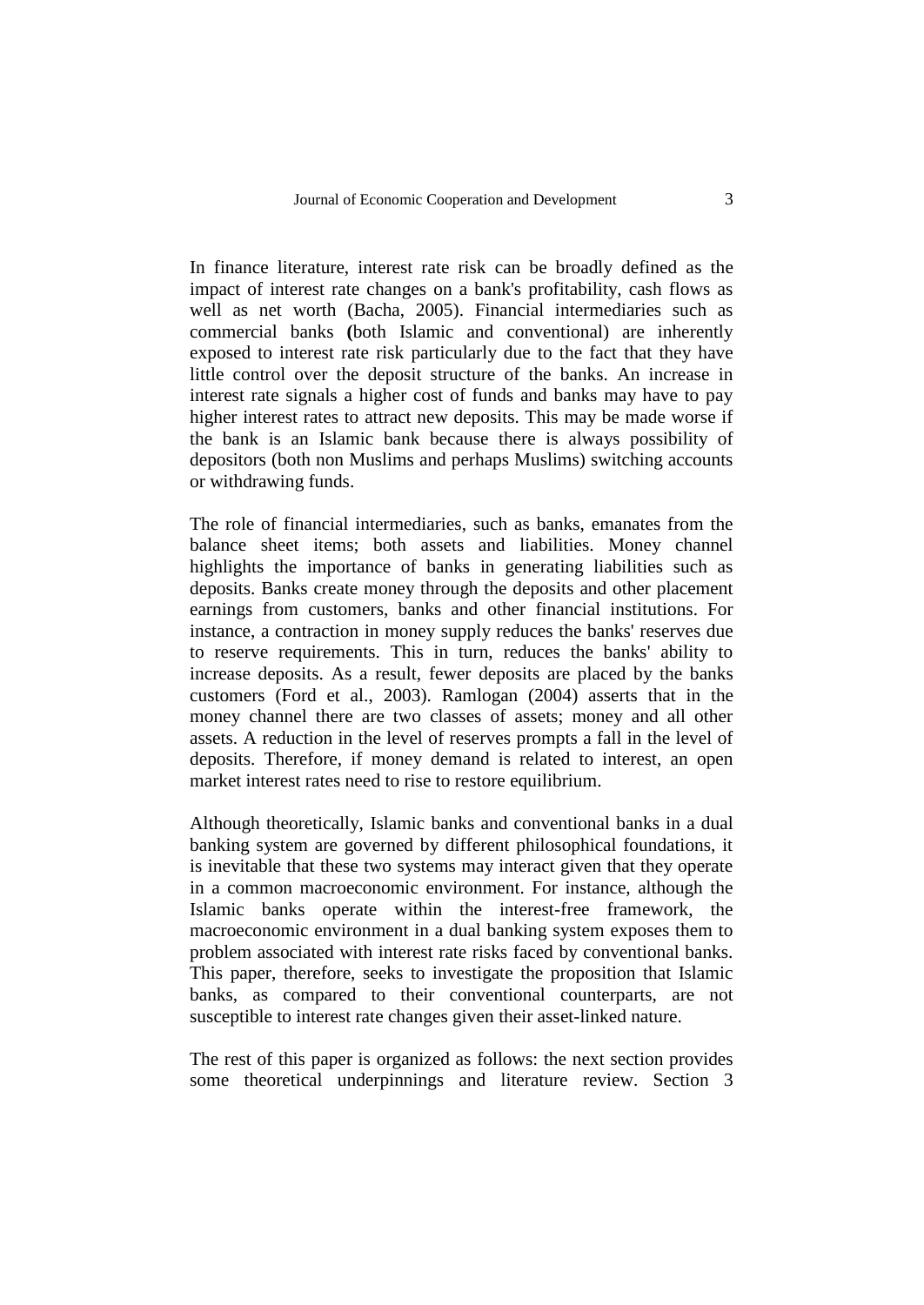highlights an overview of the banking systems both in Malaysia and Bahrain. Section 4 discusses the data and empirical framework. Section 5 presents the empirical findings and analysis of the results. Lastly, Section 6 provides the conclusion reached to

## **2. Literature Review**

Empirical assessment on the merits of the interest-free banking system has been initiated by Darrat (1988) who showed that the banking system in Tunisia becomes more stable without interest-bearing assets than if these assets were to exist. More recent studies such as Darrat (2000) and Kia (2001) provide further empirical evidences on the advantages of the interest-free monetary and banking system by focusing on the case of Iran, which has a long history in implementing a full-fledged interestfree monetary and banking system since 1984. These studies find that both short- and long-run interest-free money demand functions are stable and their coefficients are invariant with respect to policy and other exogenous shocks. Kia and Darrat (2003) compare the demand equations for money and profit-sharing deposits and find that the demand for profit-sharing deposits possesses the most stable and policy invariant function, suggesting that profit-sharing banking scheme insulates the monetary system from interest rate fluctuations and minimizes the possibility of financial instability. Consequently, it is further suggested that the profit-sharing deposits could represent a credible instrument for monetary policy-making in Iran.

Kaleem (2000), Samad and Hassan (2000) and Samad (1999) are among the many studies which provide empirical supports on the stability of the Islamic monetary instruments in a dual banking system in Malaysia. For instance, Kaleem (2000) analyzes the Malaysian data over the period from January 1994 to December 1999 and finds that Islamic banking is more crises-proof due to its asset-linked in nature. In view of this, the interest-free monetary instruments are proposed to be valid and effective instruments that are useful, if not, better than the interest-based monetary instruments, for monetary policy implementation purposes.

Despite the numerous studies supporting the superiority of the interestfree banking system over the interest-based system, further research on more detailed aspects of the relationships between the interest-free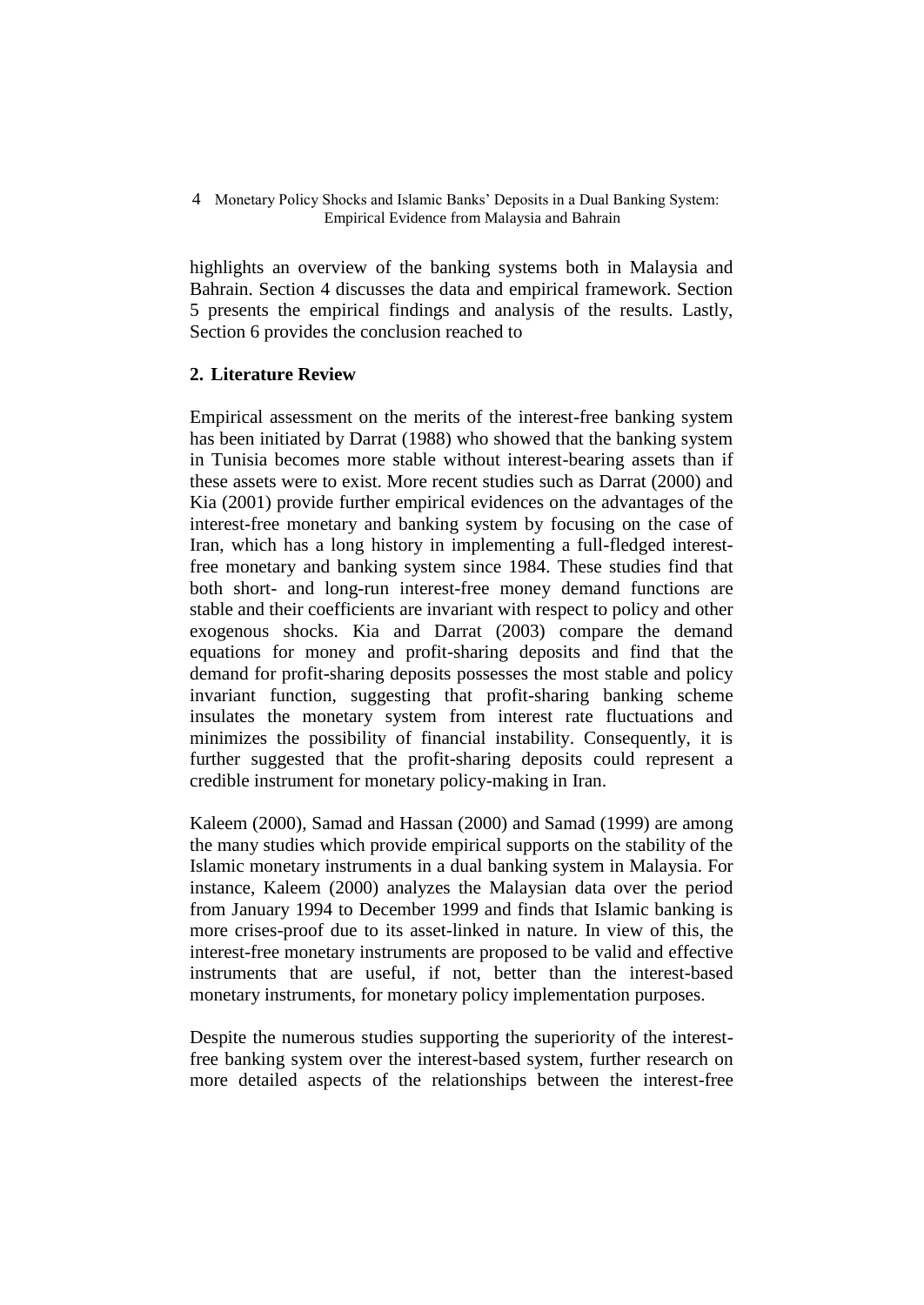banking and various aspects of financial risks reveal some concerns. Baldwin (2002) finds that there is a general lack of awareness in adopting the best risk management practices in the Islamic countries due to an erroneous belief that an Islamic bank, by virtue of its interest-free nature, is not subjected to the interest rate fluctuations. Rosly (1999) finds that Islamic banks in Malaysia are at disadvantage compared to the conventional banks when there is an increase in market interest rates. While the conventional banks could reap higher profit due to the increase in interest rates, Islamic banks face negative funds gap since interest-free financing is based on fixed rate, while liabilities (deposits) are benchmarked against the prevailing interest rates. However, How *et al*. (2004) examine whether interest-free banking institutions in Malaysia are subject to the three types of bank risks, namely, credit risk, interest-rate risk and liquidity risk. The study finds that while the commercial banks with interest-free financing have significantly lower credit and liquidity risks, they have significantly higher interest-rate risk than the banks without Islamic financing (Bacha, 2005).

An examination of the impacts of the conventional money market rates on the Islamic financial instruments in Malaysia by Kaleem and Isa (2006) reveals another weakness of the interest-free monetary system, particularly in a dual banking system such as that in Malaysia. The study finds that the current financial market setup is not in favour of the interest-free banking system because it enables the conventional banks to take advantage of the arbitrage opportunities provided by the dual banking system. The conventional banks have the flexibility of investing in both the interest-free and the interest-based financial markets, thus making profit from the interest rate differentials between the two markets. On the other hand, the Islamic banks are only limited to raise financing in the Islamic money market.

Malaysia currently practises dual banking system where the conventional banks operate hand – in - hand with the Islamic banks. Despite the different philosophical foundations governing the two systems, they are both subject to the same macroeconomic conditions. Bacha (2005) reiterates that nevertheless, the differences may lie in the profile of the customers that subscribe to both banking systems. The non-Muslim customers constitute of a larger group of customers for both these systems. There is always a possibility of switching between the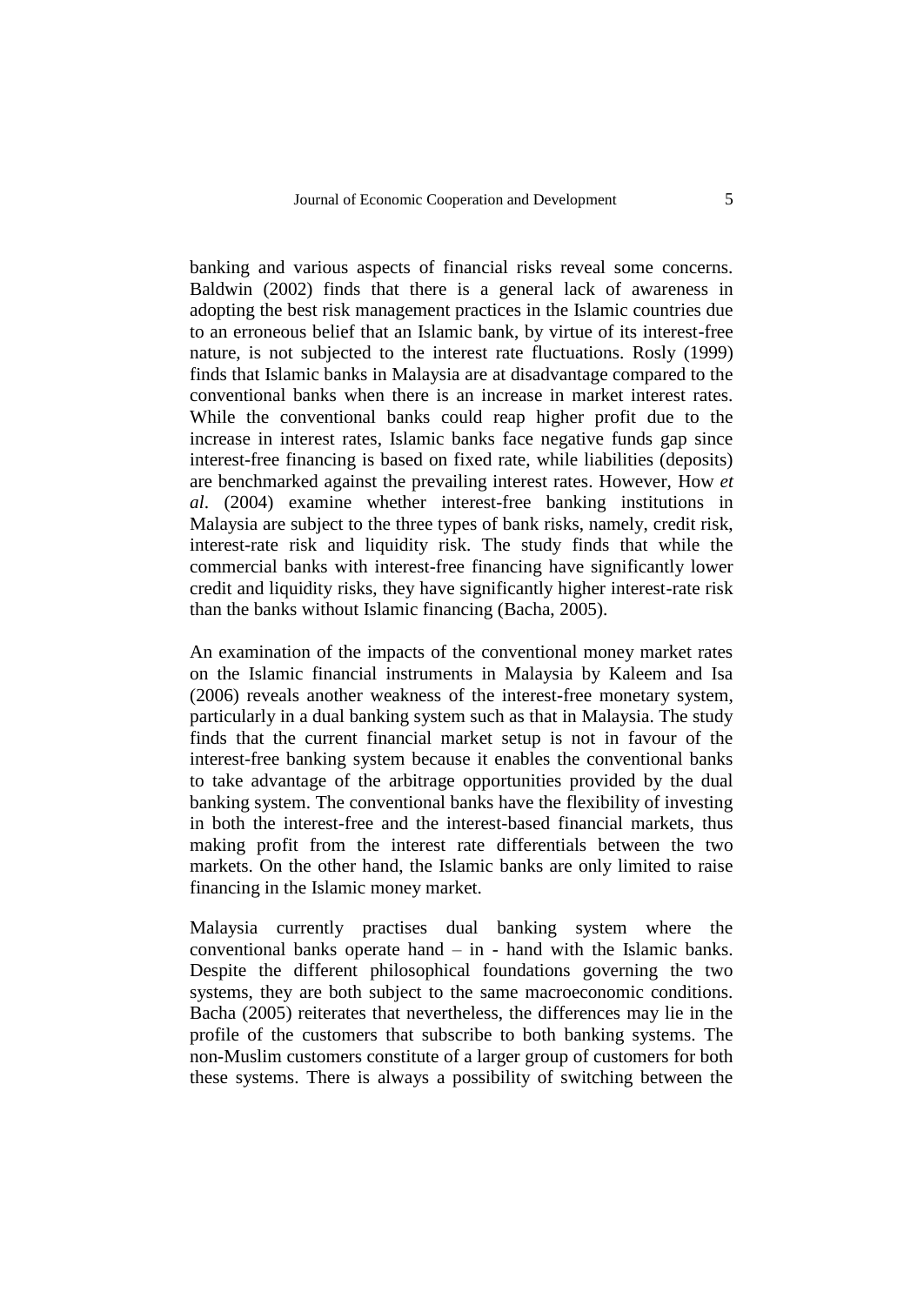two systems. Theoretically, the non- Muslim depositors can take advantage of the arbitrage that arises from the rate differentials between the two systems. Although some studies have found that even the Muslim depositors in Malaysia switch between the two systems to take advantage in terms of the rate differentials (Sukmana and Mohd. Yusof, 2005)

## **3. Islamic Banking System In Malaysia and Bahrain: An Overview**

## **3.1. Islamic Banking in Malaysia**

Islamic banking industry in Malaysia has undergone remarkable growth in the last two decades due largely to the supportive policy environment provided by the government through the central bank, Bank Negara Malaysia. Since the establishment of the first fullfledged Islamic bank in 1983 and the introduction of the Islamic banking window scheme by the conventional banks in 1993, the Islamic banking industry continued to stage an impressive performance. In the period from 1993 to 2006, the total assets of the Islamic banks surged to RM73.8 billion in 2006 from RM2.4 billion in 1993, registering an impressive compounded annual growth rate of 30.2 percent per year over the thirteen-year period. In the same period, total Islamic deposits mobilised by the banking system increased to RM50.5 billion at end-2006 from a mere RM2.2 billion in 1993. Meanwhile, the growth of total financing was also impressive at RM78.5 billion at end-2006 compared to RM1.1 billion in 1993. The encouraging performance of the Islamic banking in Malaysia can be attributed to the wide office network that enabled easy access by customers throughout the country. By end-2006, there were 10 full-fledged Islamic banks (another Islamic bank commenced operation in early 2007), having a branch network of 1,167 comprising of Islamic banking branches and counters made available by the full-fledge Islamic banks and the conventional banks which offered the Islamic banking windows scheme.

Despite the impressive growth, the share of Islamic banking of the total financing extended by the banking system is still small. Of the total deposits mobilised by the banking system in 2006, Islamic banks contributed about 12.4 percent, a small improvement from 5 percent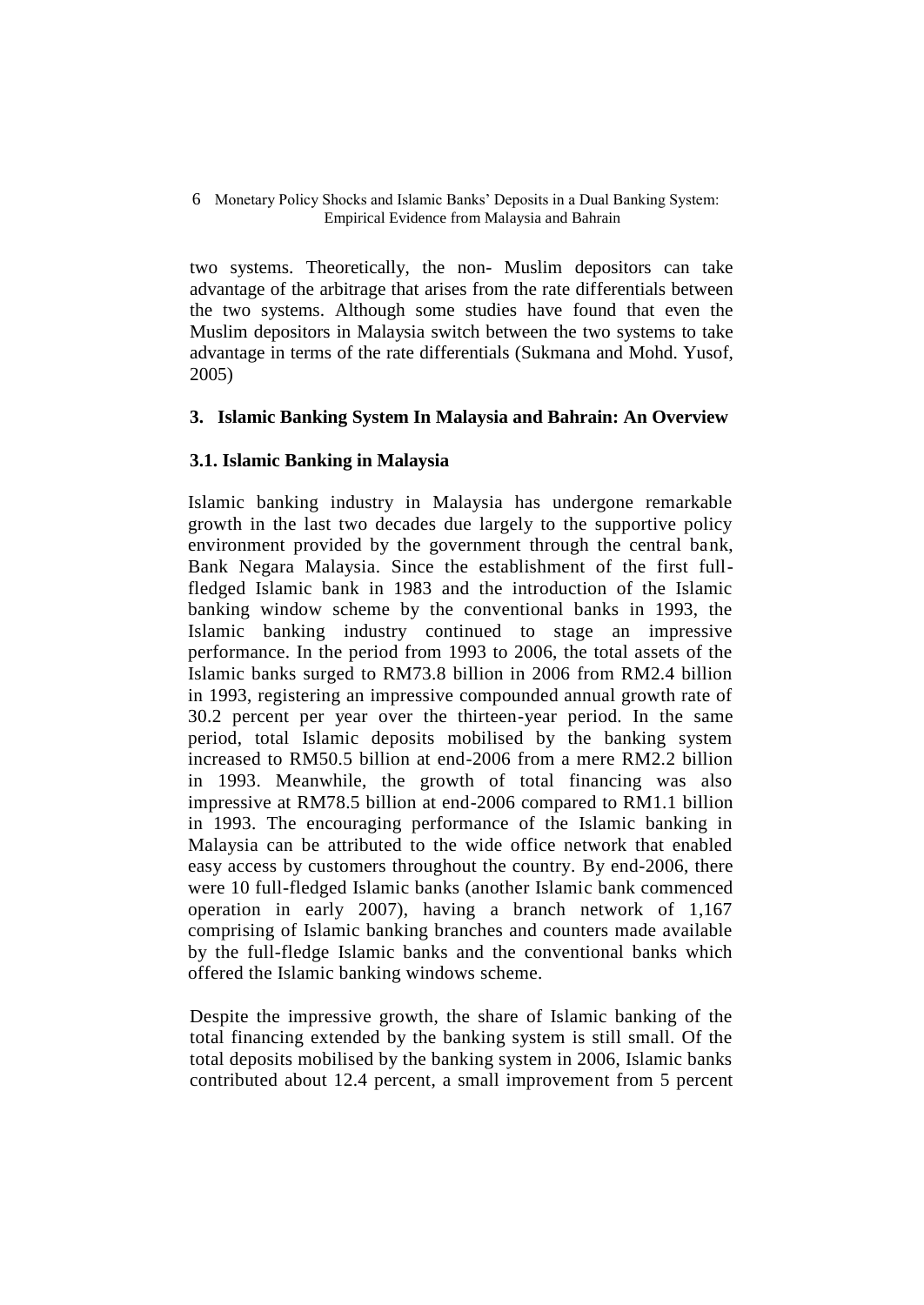recorded in 2000. Likewise, Islamic banks contribute only 13.3 percent of total financing extended by the banking system.

The Islamic banking industry continues to grow supported by the conducive environment provided by the BNM. To accelerate development of the industry and create positive competitive pressure to take advantage of positive spill-over effects, BNM grants banking licence to full-fledge domestic and foreign Islamic banks, particularly from the MiddleEast to operate in the country. By the end of 2006 and early 2007, several full-fledged Islamic banks commence operations resulting in eleven full-fledge Islamic banks in Malaysia. These are Asian Financial Bank (M) Berhad, Bank Islam Malaysia Berhad, Bank Muamalat Malaysia Berhad, Hong Leong Islamic Banking Berhad, CIMB Islamic Bank Berhad, RHB Islamic Bank Berhad, AmIslamic Bank Berhad, Affin Islamic Bank Berhad, Al-Rajhi Banking and Investment Corporation (Malaysia) Berhad, EONCAP Islamic Bank Berhad, and Kuwait Finance House (Malaysia) Berhad. With the continuous supportive banking policy provided by the BNM, Islamic banking industry has a bright prospect for growth in the country.

The encouraging growth of the Islamic banking industry in Malaysia's financial landscape, in part, reflects the country's strong commitment to develop a comprehensive Islamic financial system. In working towards this objective, BNM is carefully taking steps to strengthen the foundation and put in place the pre-requisites of the system. In August 2006, BNM launched the Malaysia International Islamic Financial Center initiative to undertake Malaysia's liberalization strategies to a new level with the aim of positioning the country strategically in the area of Islamic Finance. Under this initiative, "…Islamic banking institutions are allowed to undertake a broader array of Islamic financial activities that include commercial banking, consumer banking, investment banking and international currency business" (Bank Negara Malaysia, 2007). In other words, financial institutions in Malaysia are allowed to strategically positioning themselves in order to take advantage of the encouraging growth of the Islamic banking and finance industry.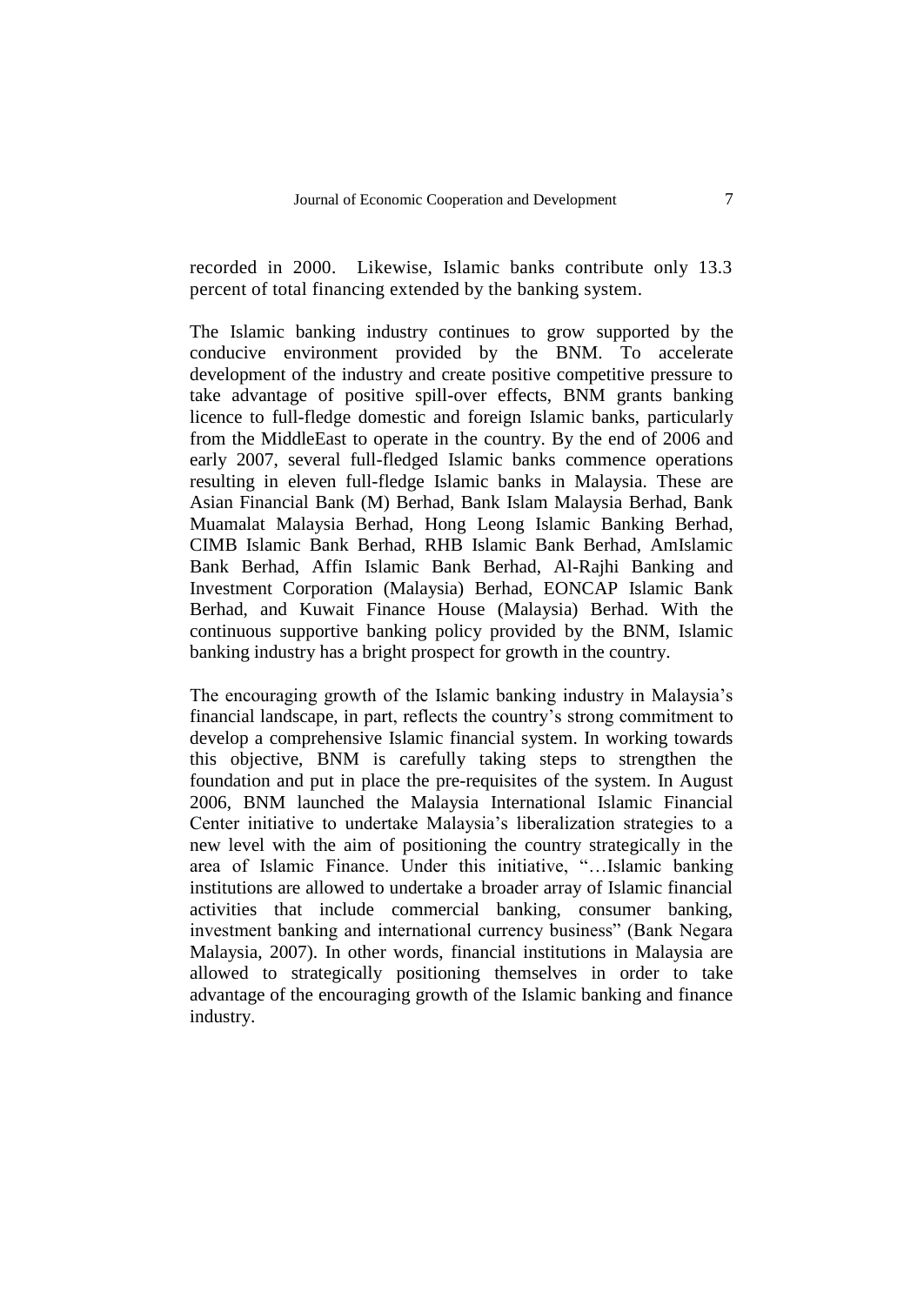### **3.2. Islamic Banking in Bahrain**

The Bahraini Islamic banking system is enjoying a robust and dynamic growth in a favourable financial environment in the last few years. Bahrain continues to be an attractive centre for financial institutions with the banking sector having the largest component of the financial system accounting for more than 85 percent of the total financial assets. Among the reasons for this significant momentum are its geographical location, a well regulated supervision of its monetary authority, serious efforts undertaken in promoting and enhancing Islamic banking industry together with well –qualified work force nationals and expatriates and reasonable operating costs (International Monetary Fund, 2006).

Currently, the conventional banking system comprises of 19 retail banks, 69 wholesale banks, 2 specialised banks and 36 representative offices of overseas bank. The Islamic banking system on the other hand, comprises of 6 retail banks and 18 wholesale banks offering a diversified *shari'ah-*compliant products and services. The banking system in Bahrain is also gaining significant role in the emergence of Bahrain as a leading International Islamic Financial hub. As at December 2006, the banking sector assets amount to over USD 180 billion, which is more than twelve times of the annual GDP (Central Bank of Bahrain, 2007).

The significant role of the banking industry in the emergence of Bahrain as a leading International Islamic Financial hub is further evidenced by the growth of its total assets. As at December 2006, the banking sector assets amounted to over USD 180 billion, which were more than twelve times of the annual GDP. The Islamic banking industry in particular witnessed phenomenal growth with its total assets jumping from US\$1.9 billion in 2000 to US\$ 10.3 billion by July 2006, an increase of over 400 percent. Correspondingly, the market share of Islamic banks is observed to increase from 1.8 percent of total banking assets in 2000 to 6.2 percent in 2006 (Central Bank of Bahrain, 2007).

Backed by the escalating fuel prices and a corresponding increase in liquidity within the GCC region, the Islamic banking and finance industry in Bahrain is expected to continue gaining a spectacular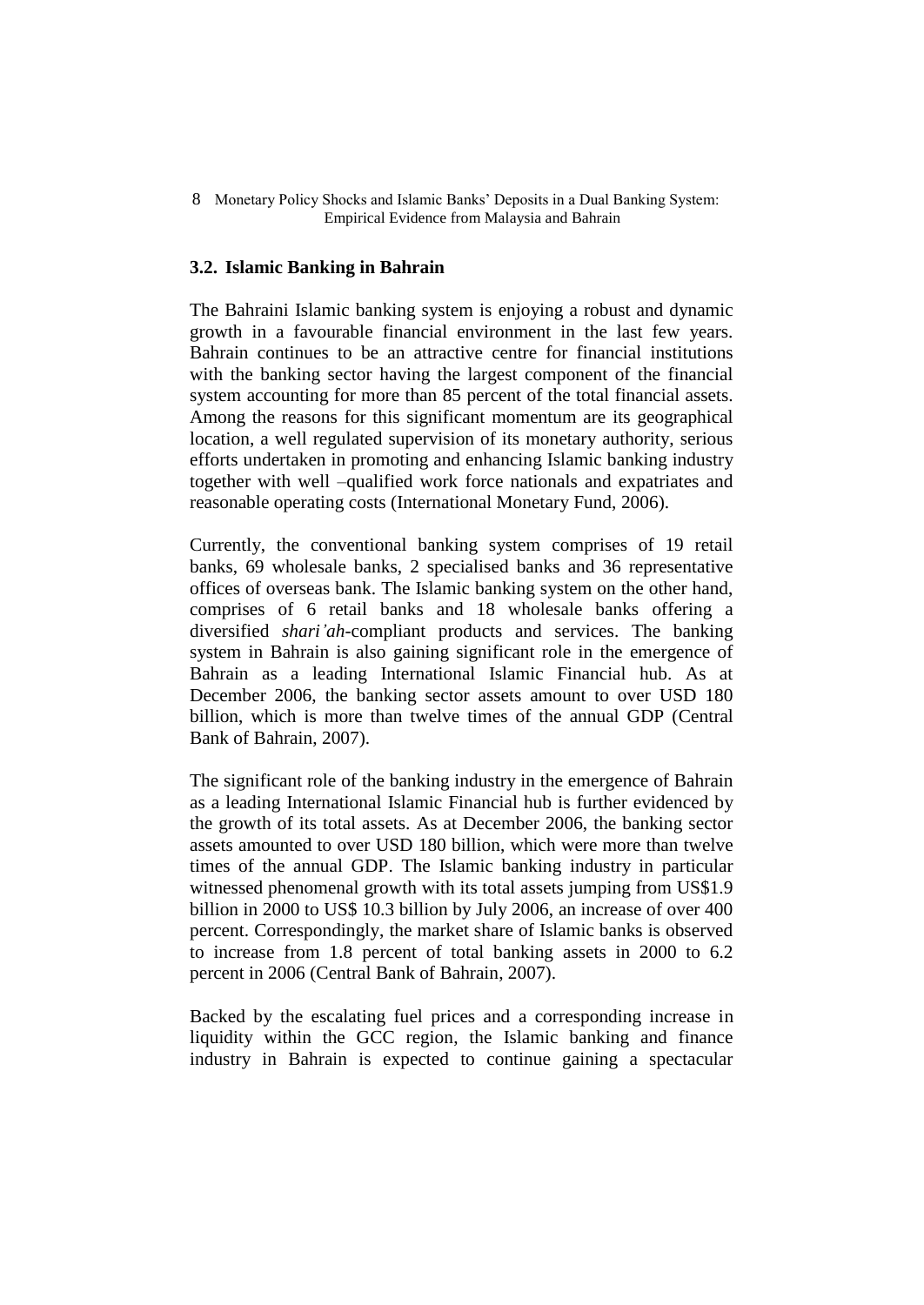momentum and a remarkable progress to further enhance its position as global leader in Islamic banking and finance.

Against the backdrop of this burgeoning growth of the two global leaders in Islamic banking and finance industry, Malaysia and Bahrain, it is imperative that we also assess the effects of monetary policy transmission mechanism on the deposits in these two systems. In view of the increasing role played by Islamic banking in the intermediation process in both countries, it is therefore important to conduct a deeper analysis on the role of Islamic bank deposits in the transmission process of monetary policy. The findings of this study would help to determine the relevance of Islamic banking industry in the countries' monetary policy implementation and the viability of developing a comprehensive Islamic financial system. At the same time, the similarities and differences of these two systems would help both countries to design relevant monetary policies to further strengthen their positions as two largest international hubs in Islamic banking and finance.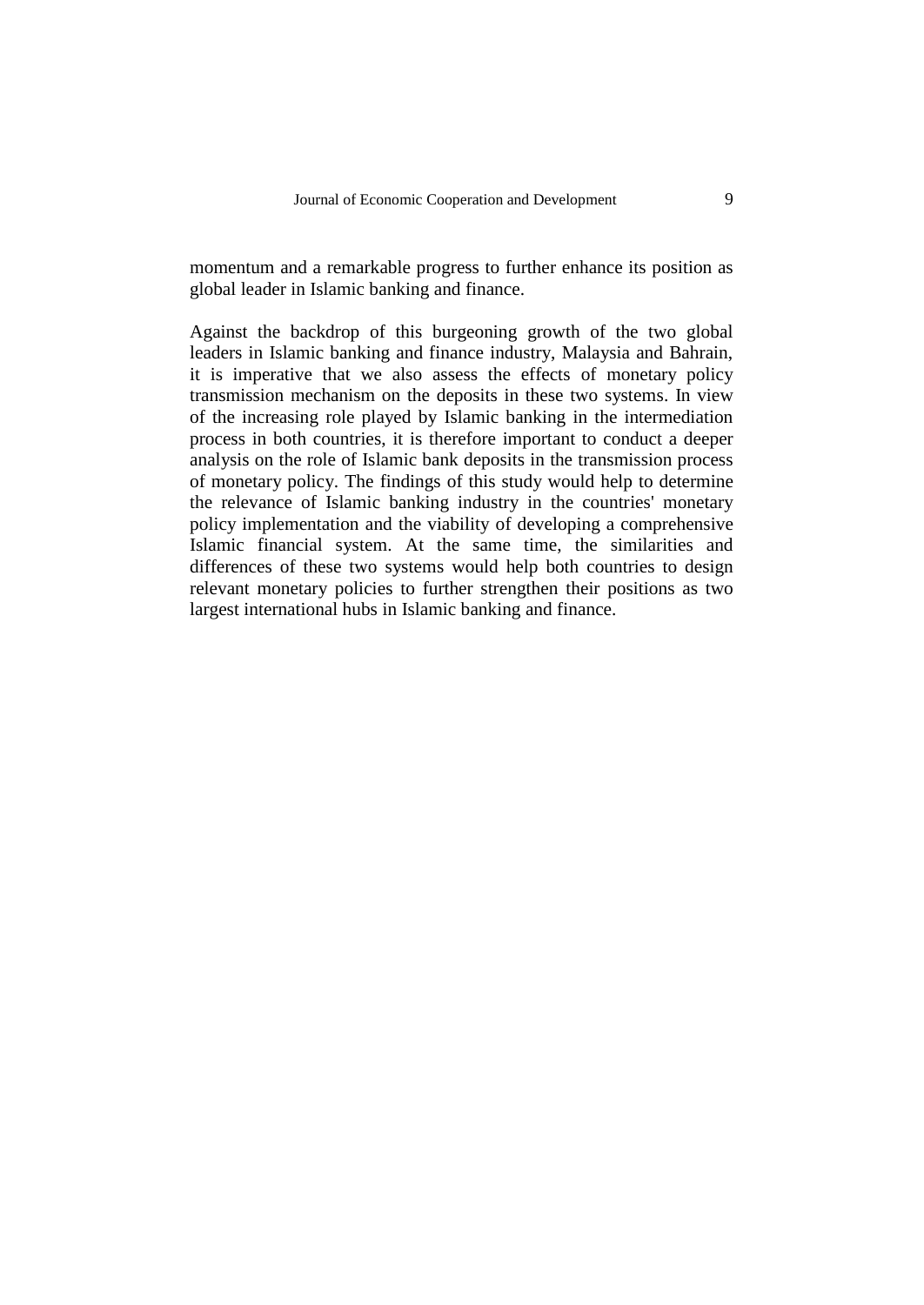## **4. Data and Empirical Framework**

### **4.1. Data**

The study uses monthly data covering the period from January 2001 to June 2006. Due to unavailability of data for comparative analysis, we employ data that are most appropriate to represent each objective and macroeconomic variable. The data description is summarised in the table below.

| <b>Variable</b> | <b>Description</b>                            | <b>Measurement</b>                                                                                                                                                                                                                                                  | <b>Source</b> |
|-----------------|-----------------------------------------------|---------------------------------------------------------------------------------------------------------------------------------------------------------------------------------------------------------------------------------------------------------------------|---------------|
| <b>MID</b>      | Malaysian<br>Islamic Banks'<br>Deposits       | Total deposits in the Islamic banking system                                                                                                                                                                                                                        | <b>BNM</b>    |
| <b>BID</b>      | Bahraini Islamic<br>Banks' Deposits           | Domestic Liabilities of Islamic banks to private<br>non-banks                                                                                                                                                                                                       | CCB           |
| M <sub>2</sub>  | <b>Broad-Money</b><br>Supply (M2)             | Money Supply M2 for Malaysia<br>Money + Quasi Money for Bahrain                                                                                                                                                                                                     | <b>IFS</b>    |
| IR              | <b>Interest Rate</b>                          | Overnight Policy Rate (ONR) for Malaysia<br>Money Market Interbank Rate (MMIR) for<br>Bahrain                                                                                                                                                                       | <b>IFS</b>    |
| <b>GDP</b>      | <b>Real Gross</b><br>Domestic<br>Product      | Industrial Production Index (IPI) for Malaysia<br>Refined Petroleum Production Index (RPPI) for<br>Bahrain                                                                                                                                                          | <b>IFS</b>    |
| <b>REER</b>     | <b>Real Effective</b><br><b>Exchange Rate</b> | The weighted average of the Malaysian / Bahrain<br>exchange rate versus other major currencies<br>calculated using the value of<br>Malaysia's/Bahrain's trade with the respective<br>countries and areas as its weights adjusted for<br>inflation rate differences. | <b>IFS</b>    |

**Table 1: Data Description and Sources**

Note: BNM = Bank Negara Malaysia; CCB = Central Bank of Bahrain; and IFS = International Financial Statistics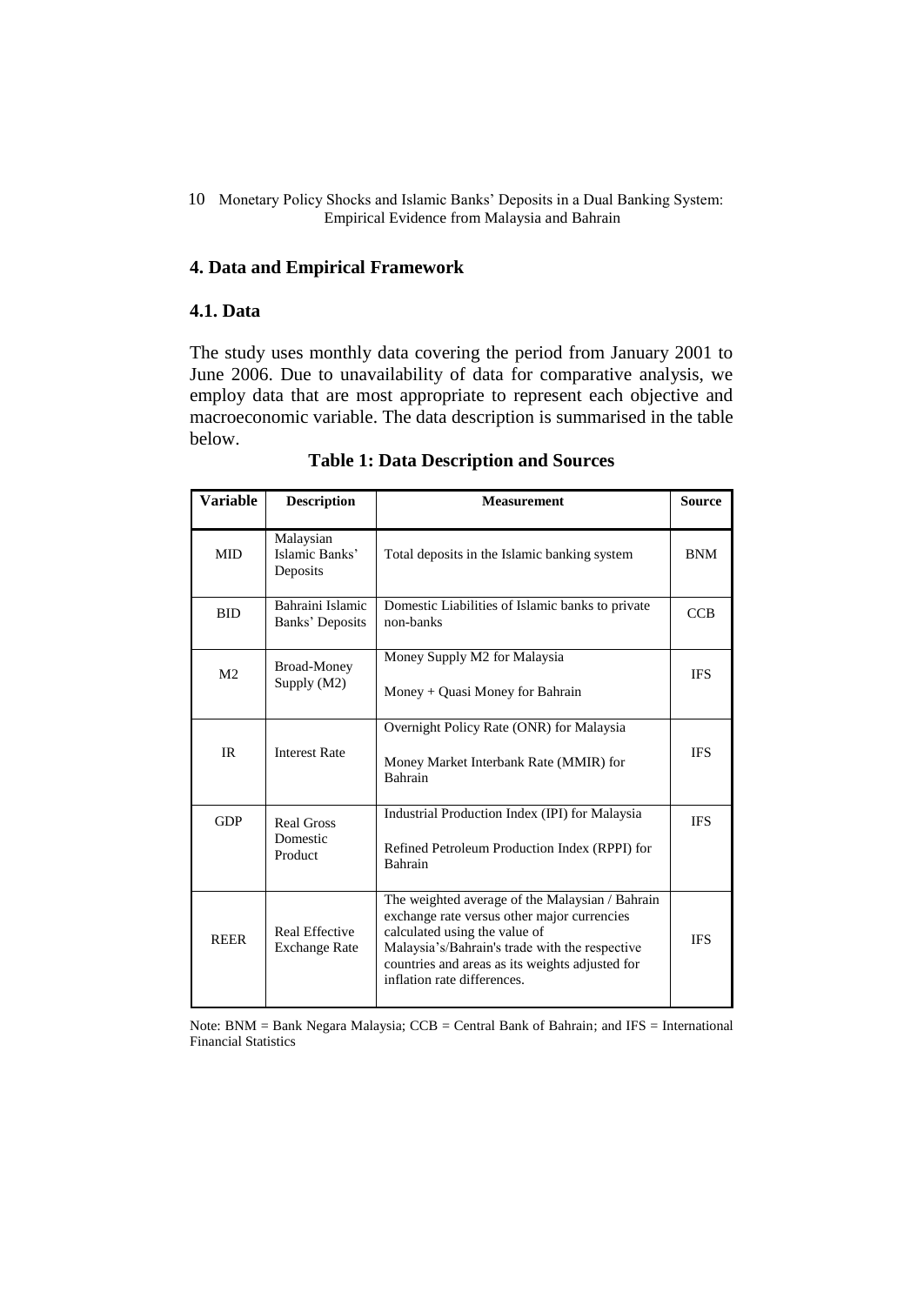## **4.2. The Model**

Ramlogan (2004) asserts that in the money channel there are two classes of assets; money and all other assets. A reduction in the level of reserves prompts a fall in the level of deposits. Therefore, if money demand is related to interest, an open market interest rates need to rise to restore equilibrium. Consistent with the money channel theory as proposed by Keynes (1936), empirical model can therefore be represented as follows:

$$
MID_t = \delta_0 + \phi_1 ONR_t + \varphi_2 IPI_t + \gamma_3 REER_t + \mu_4 M2_t + \tau_t \tag{1.1}
$$

$$
BID_t = \delta_0 + \phi_1 MMIR_t + \varphi_2 RPPI_t + \gamma_3 REER_t + \mu_4 M2_t + \epsilon_t \tag{1.2}
$$

The Overnight Policy Rate (ONR) is used as the monetary policy indicator for Malaysia, while the Money Market Interbank Rate (MMIR) is used as the monetary policy indicator for Bahrain. The objective variables comprised of the Malaysian Islamic Banks' Deposits (MID) and Bahraini Islamic Banks' Deposits (BID), respectively. The other objective variables employed in this study are Broad Money Supply (M2) and real Gross Domestic Product (GDP) which is proxied by Industrial Production Index (IPI) for Malaysia and Refined Petroleum Production Index (RPPI) for Bahrain. Given that Malaysia and Bahrain are highly open economies, the conduct of monetary policy may be influenced by foreign shocks, thus we also included Real Effective Exchange Rate (REER) as a control variable.

The GDP represent the growth of an economy and therefore may be regarded as determinant of deposits in the banking system. An increase in GDP is expected to have a positive effect on the Islamic banking deposits. The money supply as measured by M2, on the other hand, can be regarded as primary indicator of future growth potential (Said and Ismail, 2005). Excessive growth in money supply signals a rising inflation and therefore is anticipated to have a negative impact on deposits. All series are adjusted with 2000 base year and except for ONR and MMIR, are expressed in natural logarithms.

A higher exchange rate, on the other hand, results in higher imports prices and in turn, increases domestic prices. Accordingly, a higher exchange rate reduces exports prices and thus leading to a higher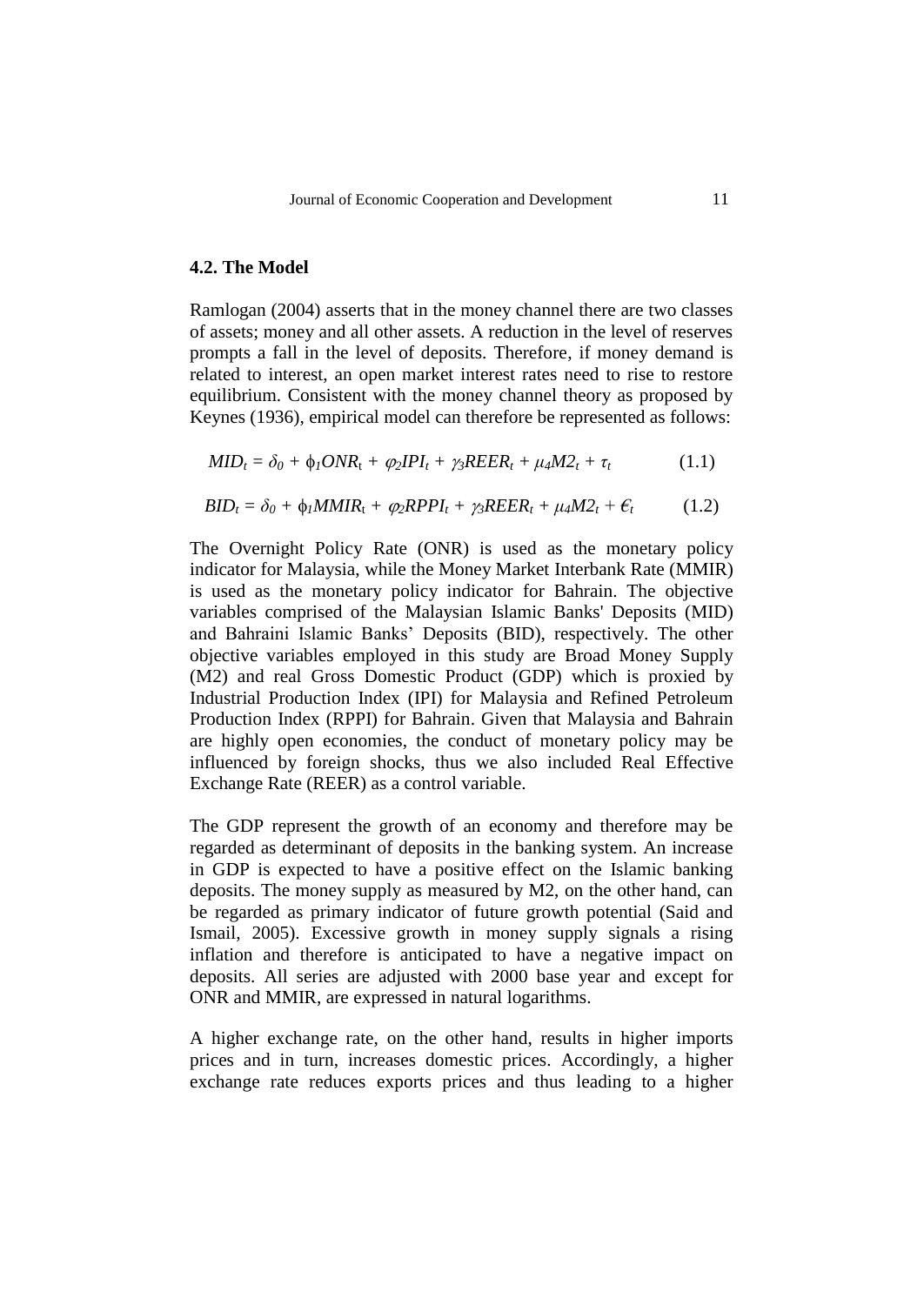demand for exports (Kia and Darrat, 2007). As a result, the higher demand for resources creates a pressure on domestic prices and hence reduces deposits in Islamic banks.

# **4.3. Empirical Framework**

A battery of time series techniques are used to empirically explore the dynamic interrelationships between the Islamic banks' deposits in Bahrain and Malaysia and the monetary policy variables. Autoregressive distributed lag (ARDL) model is employed to empirically examine the long-run relationship among the variables, while the vector error correction model (VECM) is used to explore the short- and long-run dynamics among the variables.

# **4.3.1. ARDL Bound Testing Approach**

To examine the relationship between deposits of the Islamic banking system and the monetary policy variables, this study employs the newly proposed ARDL bound testing approach to cointegration (see Pesaran *et al.*, 2001). It involves estimating the conditional error correction version of the ARDL model. The choice of ARDL approach in this study is based on consideration of cointegration analysis are unbiased and efficient given the fact that, firstly, it can be applied to a small sample size study (Pesaran *et al.*, 2001) and therefore conducting bounds testing will be appropriate for the present study. Secondly, it estimates the short and long-run components of the model simultaneously, removing problems associated with omitted variables and autocorrelation and, thirdly, the ARDL method can distinguish between dependent and independent variables (Narayan, 2004).

Ideally, for the purpose of this study, we need to incorporate all the variables in the modelling, but a VAR model can be poorly estimated in a finite sample, as the addition of a variable will quickly exhaust the degree of freedom. Following Gertler and Gilchrist (1993, 1994), we estimated a series of separate VAR models including M2, GDP, and REER, interest rate, and the Islamic banks' deposits. Thus, our models contain only five variables.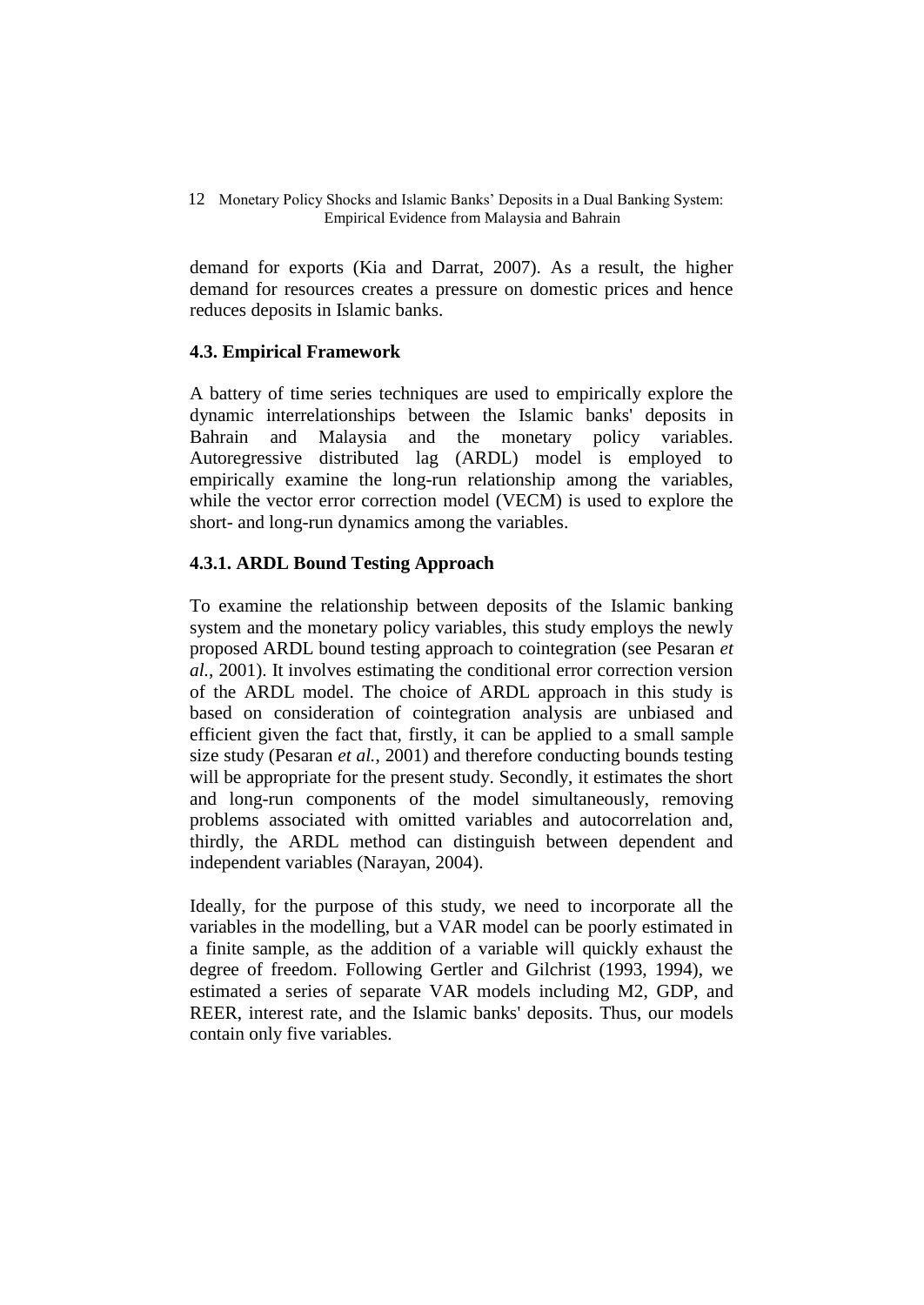The error correction version of ARDL framework pertaining to the variables in the Equations (1.0) and (1.1) can be written as follows:

$$
\Delta MID_{t} = \delta_{0} + \sum_{i=1}^{p} \theta_{i} \Delta MID_{t-i} + \sum_{i=0}^{p} \phi_{i} \Delta ONR_{t-i} + \sum_{i=0}^{p} \phi_{i} IPI_{t-i} + \sum_{i=0}^{p} \gamma_{i} \Delta REER_{t-i} + \sum_{i=0}^{p} \mu_{i} \Delta M 2_{t-i} + \lambda_{1} MID_{t-1} + \lambda_{2} ONR_{t-1} + \lambda_{3} IPI_{t-1} + \lambda_{4} REER_{t-1} + \lambda_{5} M 2_{t-1} + \nu_{1t}
$$
\n(2.1)

$$
\Delta BID_{t} = \delta_{0} + \sum_{i=1}^{p} \theta_{i} \Delta BID_{t-i} + \sum_{i=0}^{p} \phi_{i} \Delta M MIR_{t-i} + \sum_{i=0}^{p} \varphi_{i} RPPI_{t-i} + \sum_{i=0}^{p} \gamma_{i} \Delta REER_{t-i} + \sum_{i=0}^{p} \mu_{i} \Delta M 2_{t-i} + \lambda_{4} BID_{t-1} + \lambda_{2} M MIR_{t-1} + \lambda_{3} RPPI_{t-1} + \lambda_{4} REER_{t-1} + \lambda_{5} M 2_{t-1} + \epsilon_{1t}
$$
\n(2.2)

In the above equation, the terms with the summation signs represent the error correction dynamic, while the second part (term with *λs*) correspond to the long-run relationship. The null of no cointegration in the long-run relationship is defined by  $H_0$ :  $\lambda_1 = \lambda_2 = \lambda_3 = \lambda_4 = \lambda_5 = 0$  is tested against the alternative of  $H_1$ :  $\lambda_1 \neq \lambda_2 \neq \lambda_3 \neq \lambda_4 \neq \lambda_5 \neq 0$ , by the means of familiar F-test. However, the asymptotic distribution of this Fstatistic is non-standard irrespective of whether the variables are *I*(0) or *I*(1). Pesaran *et al*. (1996) have tabulated two sets of appropriate critical values. One set assumes all variables are *I*(1) and another assumes that they are all *I*(0). This provides a bound covering all possible classifications of the variables into  $I(1)$  and  $I(0)$  or even fractionally integrated. If the F-statistic lies above the upper bound level, the null hypothesis is rejected, which indicates the existence of cointegration. However, if the F-statistic falls below the bound level, the null cannot be rejected, showing that no cointegration exist. If, however, it falls within the band, the result is inconclusive. Finally, in order to determine the optimal lag-length incorporated into the model and select the ARDL model to be estimated, the study employs the Akaike Information Criteria (AIC).

### **4.3.2. VECM Framework**

To examine the short- and long-run dynamic relationships among the variables, the study employs the vector error correction model (VECM) framework. The VECM regresses the changes in the both dependent and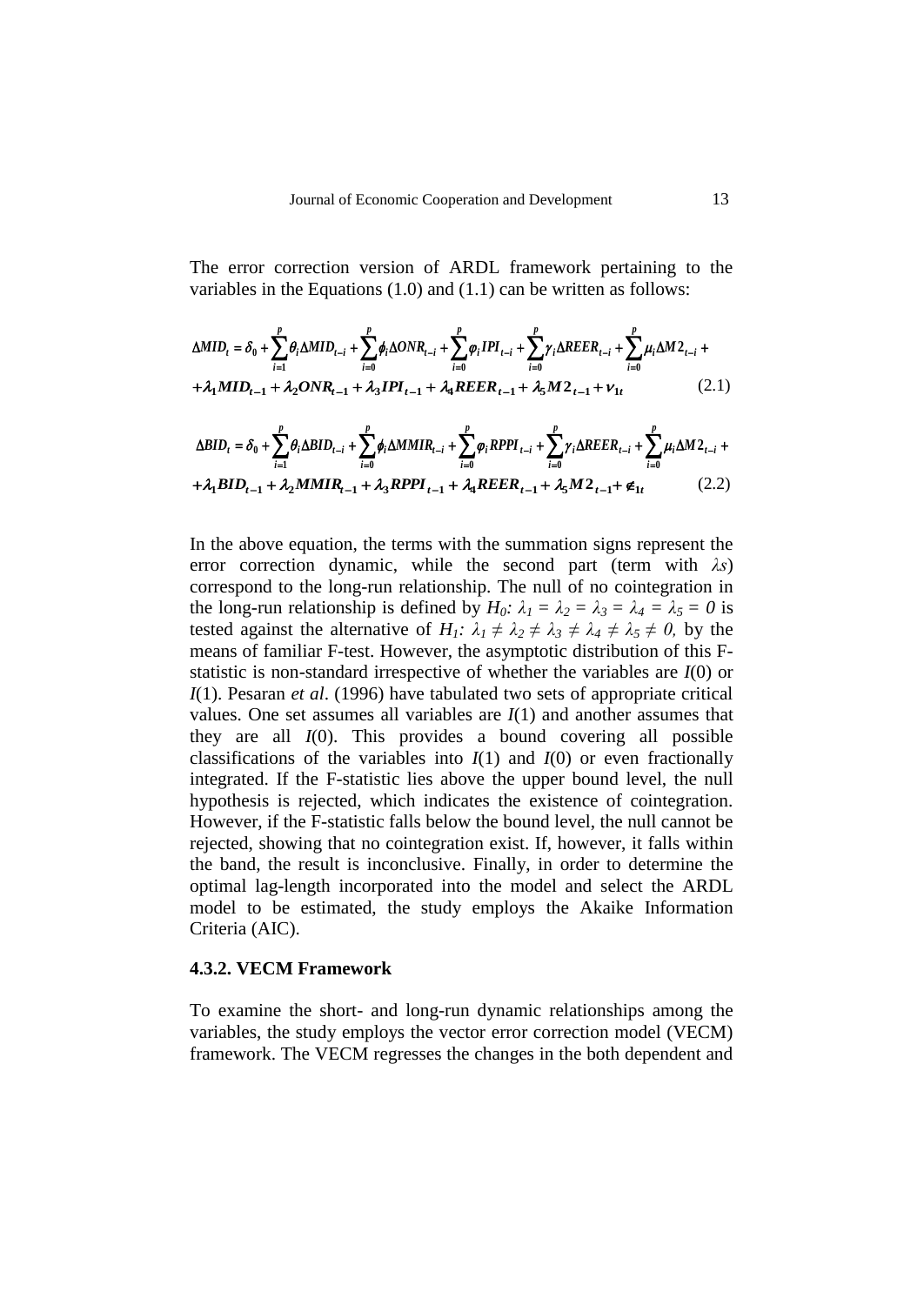independent variables on lagged deviations. The multivariate causality test based on VECM can therefore be formulated as follows:

$$
\Delta Zt = \delta + \Gamma i \Delta Zt - 1 + \dots + \Gamma k \Delta Zt - k + \Pi Zt - k + \varepsilon t \tag{3}
$$

where Zt is an n x 1 vector of variables and  $\delta$  is an n x 1 vector of constant, respectively. In our case,  $Z_t = (MID/BID, ONR/MMIR)$ , *IPI/RPPI, RRER, M2).*  $\Gamma$  is an  $n \times n$  matrix (coefficients of the short run dynamics),  $\Pi = \alpha \beta'$  where  $\alpha$  is an *n x 1* column vector (the matrix of loadings) represents the speed of short run adjustment to disequilibrium and  $\beta'$  is an *1 x n* cointegrating row vector (the matrix of cointegrating vectors) indicates the matrix of long run coefficients such that  $Z_t$ converge in their long run equilibrium. Finally,  $\varepsilon_t$  is an  $n \times 1$  vector of white noise error term and *k* is the order of autoregression.

A test statistic is calculated by taking the sum of the squared F-statistics of  $\Gamma$  and t-statistics of  $\Pi$ . The multivariate causality test is implemented by calculating the F-statistics (Wald-test) based on the null-hypothesis that the set of coefficients  $(I)$  on the lagged values of independent variables are not statistically different from zero. If the null-hypothesis is not rejected, then it can be concluded that the independent variables do not cause the dependent variable. On the other hand, if  $\Pi$  is significant (that is different from zero) based on the t-statistics, then both the independent and dependent variables have a stable relationship in the long-run.

Finally, from the Equation (3), two channels of causation may be observed. The first channel is the standard Granger tests, examining the joint significance of the coefficients of the lagged independent variables. Whereas, the second channel of causation is the adjustment of the dependent variable to the lagged deviations from the long run equilibrium path, represented by the error correction term (ECT). If the ECT is found to be significant, it substantiates the presence of cointegration as established in the system earlier and at the same time; it tells us that the dependent variable adjusts towards its long run level. From these tests, we can reveal four patterns of causal interactions among pairs of the variables, i.e., (i) a unidirectional causality from a variable, say x, to another variable, say y; (ii) a unidirectional causality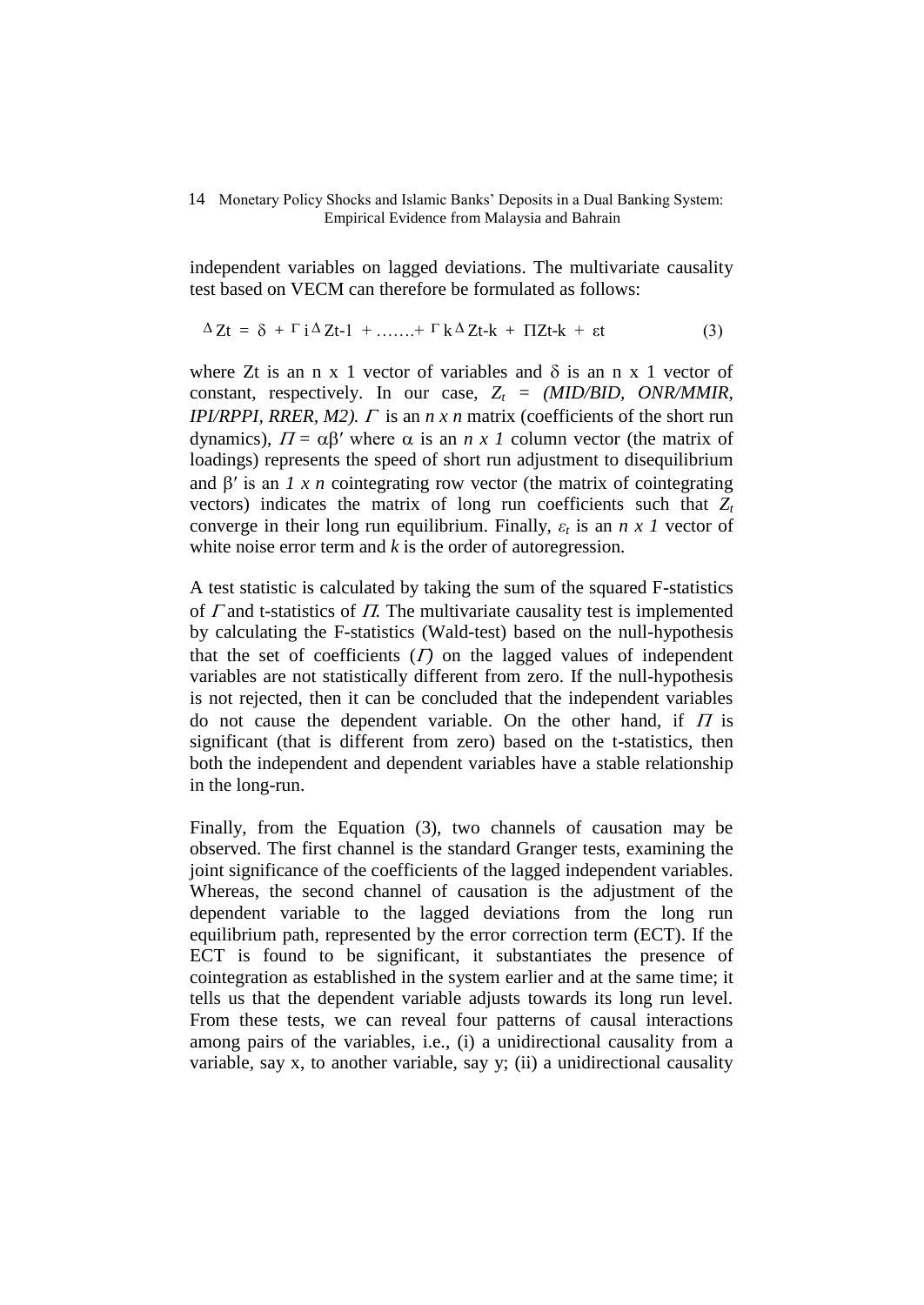from y to x; (iii) bidirectional causality; and (iv) independent causality between x and y.

### **5. Empirical Results and Analysis**

In estimating the short and long-run relationships between the monetary policy variable and the objective variables consisting of the deposits of Islamic banks in both countries Bahrain and Malaysia and the selected macroeconomic variables, we need to determine the lag-length of the first-differenced variables. Bahmani-Oskooee and Bohl (2000) have shown that the results of this first step are usually sensitive to the laglength. To verify this, in line with Bahmani-Oskoee and Wing Ng (2002), we impose the optimal lag length of 6 on the first difference of each variable to compute the F-statistics for the joint significance of lagged levels of variables for Equations (1.1), (1.2), (2.1) and (2.2).

| Lag-Length | <b>Bahrain</b>  | <b>Malaysia</b> |  |
|------------|-----------------|-----------------|--|
|            | <b>Deposits</b> | <b>Deposits</b> |  |
|            | 3.0679          | ***<br>5.131    |  |
| 2          | 3.2231          | 2.6054          |  |
| 3          | 3.2643          | 2.8189          |  |
| 4          | 3.2695          | 3.1405          |  |
| 5          | 3.1723          | $4.0748***$     |  |
| 6          | $3.4642$ *      | 2.7035          |  |

|  | Table 1: F-statistics for Testing the Existence of a Long-run Equation |  |
|--|------------------------------------------------------------------------|--|
|  |                                                                        |  |

Note: The relevant critical value bounds are taken from Narayan (2004) [Case II with a restricted intercept and no trend and number of regressors = 4 from]. They are 3.725 – 4.940 at the 99%; 2.743 – 3.792 at the 95%; and 2.323 – 3.273 at the 90% significance levels respectively. \*, \*\*, and \*\*\* denotes that F-Statistics falls above the 90%, 95% and 99% upper bound, respectively.

The computed F-statistics for each lag-length for all the models are reported in Table 1. As reported, the test outcome of the significance levels for the ARDL models varies with the choice of lag-length. The computed F-statistics are significant at least at 90% level when the order of lags = 6 for the Islamic banks' deposits of Bahrain. On the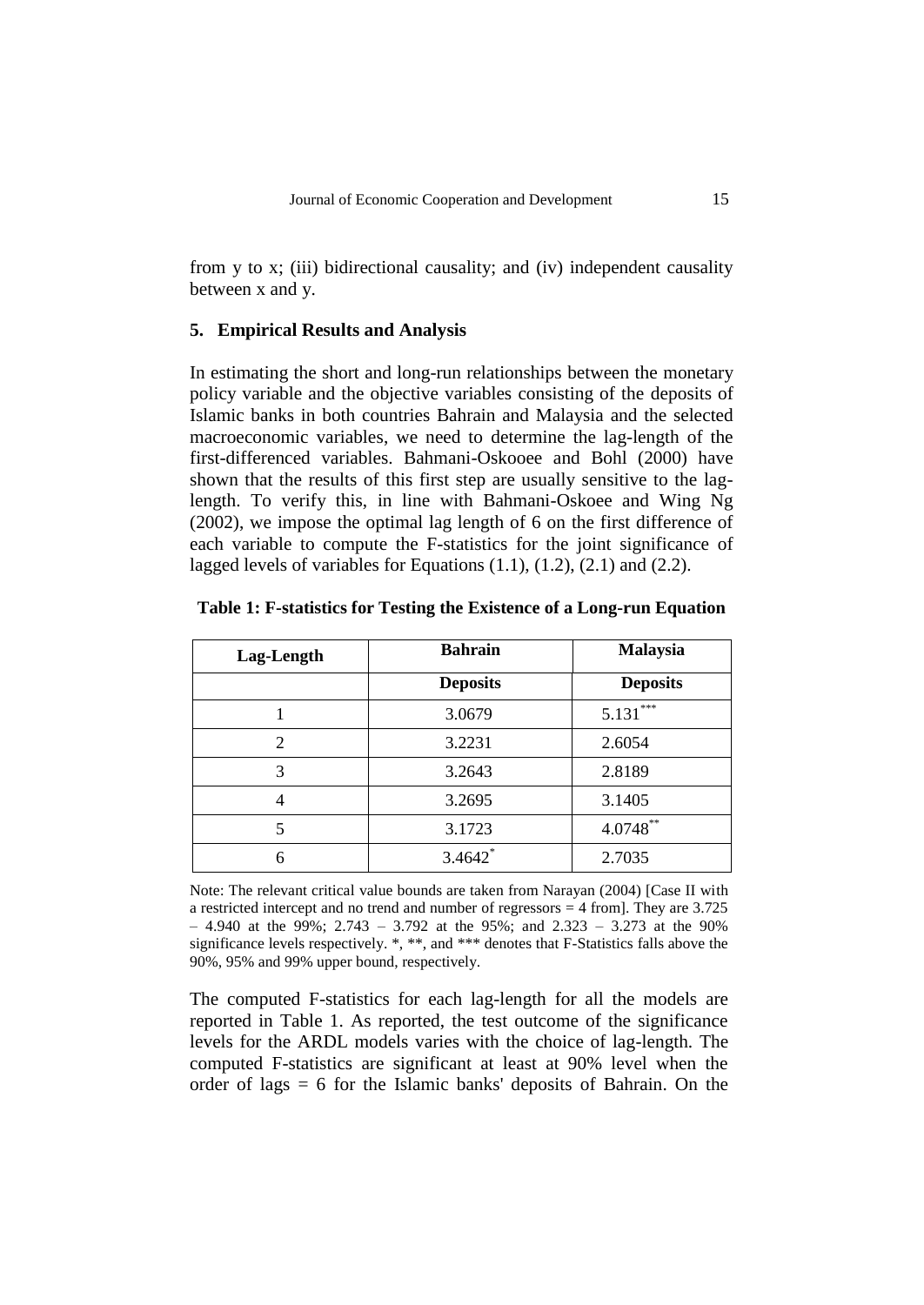other hand, the computed F-statistics are found to be significant at least at 95% level for the Malaysian Islamic bank deposits when order of lags  $=1$  and 5 are used. This suggests that there seems to be a cointegration among the selected variables in both Bahrain and Malaysian Islamic banks' deposits models, implying that there is a tendency for the variables to move together towards a long-run equilibrium.

|               | <b>Bahrain</b><br>[1,0,4,0,2]     |               | <b>Malaysia</b><br>[1,0,0,0,0]      |
|---------------|-----------------------------------|---------------|-------------------------------------|
| Constant      | $-41,968***$<br>$(-7.597)$        | Constant      | 0.8354<br>(1.104)                   |
| <b>ONR</b>    | $-0.230$<br>$(-8.446)$            | <b>MMIR</b>   | 0.008<br>(0.398)                    |
| <b>IPI</b>    | $-2.959$<br>$(-1.718)$            | <b>RPPI</b>   | $-0.037$<br>$(-0.557)$              |
| $\mathbf{M2}$ | $4.928***$<br>(12.656)            | $\mathbf{M2}$ | 0.740<br>(6.305)                    |
| <b>REER</b>   | $2.356***$<br>(4.1494)            | <b>REER</b>   | $-0.065$<br>$(-0.569)$              |
|               | Adj- $R^2 = 0.745$<br>$D-W=1.682$ |               | Adj- $R^2 = 0.834$<br>$D-W = 2.262$ |

**Table 2: The Long-run ARDL Model Estimates**

Notes: \*, \*\* and \*\*\* denotes significantly at 10%, 5% and 1% level of significance, respectively. Figures in the parentheses and squared parentheses are the t-statistics values and the selected ARDL model. D-W denotes Durbin-Watson test for autocorrelation.

The next step involves estimating Equations (1.1) to (1.2) using the appropriate lag-length selection criterion based on the Akaike Information Criterion (AIC). Based on Table 2, the results provide evidence that the Bahrain Islamic banks' deposits seem to be significantly affected by MMIR, M2 and REER during the period of analysis. However, except for money supply M2, monetary policy variable is not significant in affecting the Malaysian Islamic banks' deposits. In the context of monetary transmission mechanism, this result implies that monetary policy shock (via MMIR) is transmitted through bank deposits (the money view) in Bahrain and to a certain extent via money supply M2 for Malaysia.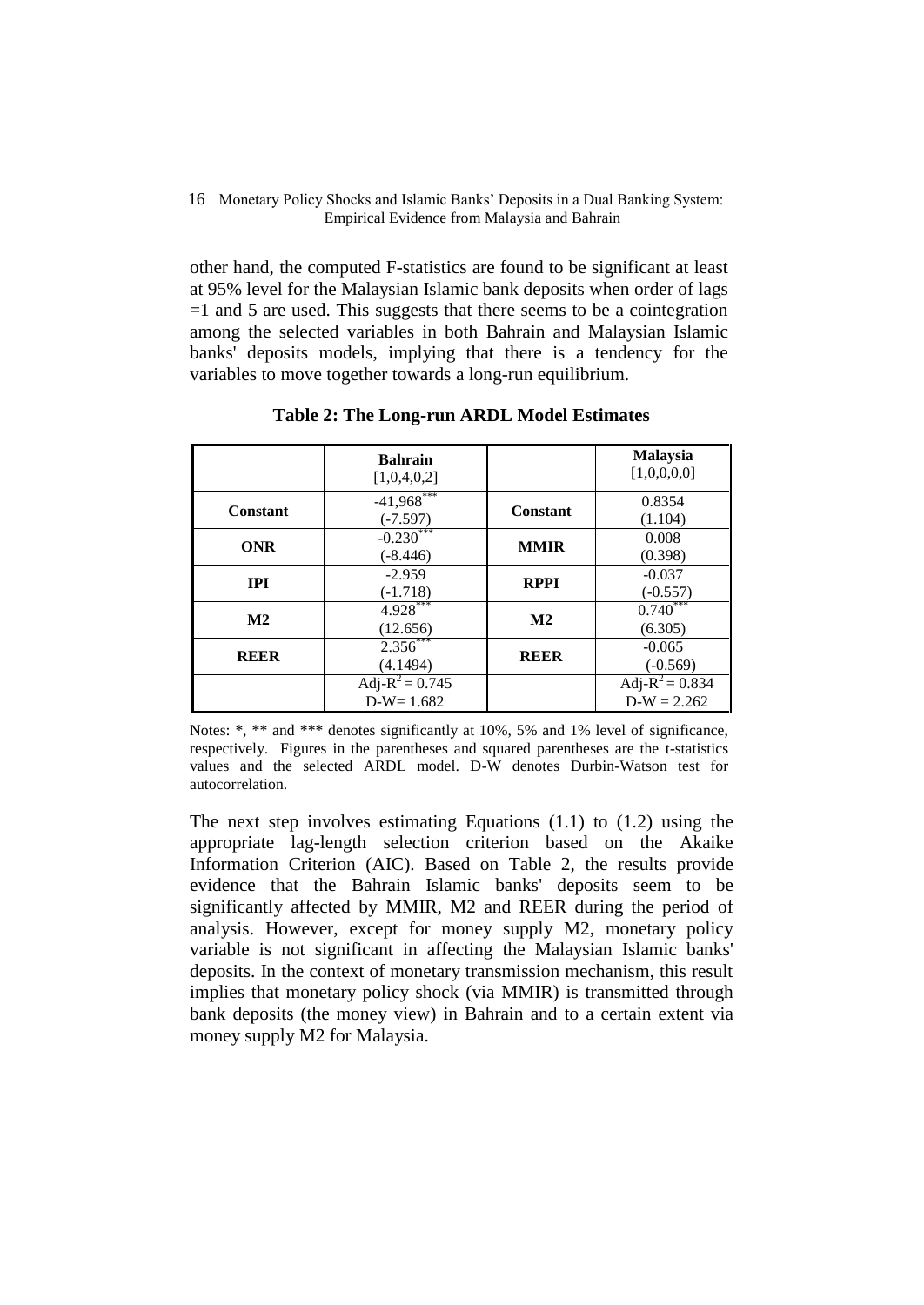In the case of Bahrain, the results suggest that monetary policy variable have significant negative effects on the Islamic banks' deposits. In other words, an increase in interest rate results in a decline in Islamic deposits in Bahrain. Increase in the policy rate results in decline in liquidity of the Islamic banks, which curtails the ability of Islamic banks to supply new loans. This result is supportive of both the money view of monetary policy transmission. Islamic banks deposits in Bahrain are shown to be sensitive to interest rate changes, which is supportive of our earlier study (Kassim *et al.*, 2009). For Malaysia, on the other hand, the results indicate that the Islamic banks' deposits are not susceptible to interest rate changes. This may infer that interest rate changes do not significantly affect deposits and that perhaps other factors like Islamic awareness rather than profit driven attract depositors to deposit more funds in the Islamic banks.

In comparing the responses of the channels of monetary policies in both Bahrain and Malaysia, it is interesting to note that, Islamic banks deposits in Bahrain are more sensitive to interest rate and other macroeconomic variables shocks. This finding has significant monetary policy implications. Not only that it implies that the Islamic banks' deposits are better transmitter for monetary policy effects, it also reflects the vulnerability of the Islamic banks to monetary policy changes.

Next, we move on to the multivariate causality analysis which helps us to explore the short and long-run dynamics of the variables in the system. Based on the VECM framework, we estimate the changes in both dependent and independent variables on lagged deviations. The estimates of the error correction representations selected by the AIC are presented in Tables 3 and 4. The long run coefficients reported for both models involving Islamic banking deposits for Bahrain and Malaysia in Table 2 are employed to generate the error correction terms. The adjusted- $R^2$  values of more than 0.70 for all the models suggest that such error correction models fit the data reasonably well. In addition, the computed F-statistics clearly reject the null hypothesis that all regressors have zero coefficients for both cases. More importantly, the error correction terms (ECTs) carry the correct negative signs and are significant. This therefore, substantiates our earlier findings of the existence of cointegration between the Bahraini and Malaysian banking systems and their monetary policy variables. Furthermore, the speeds of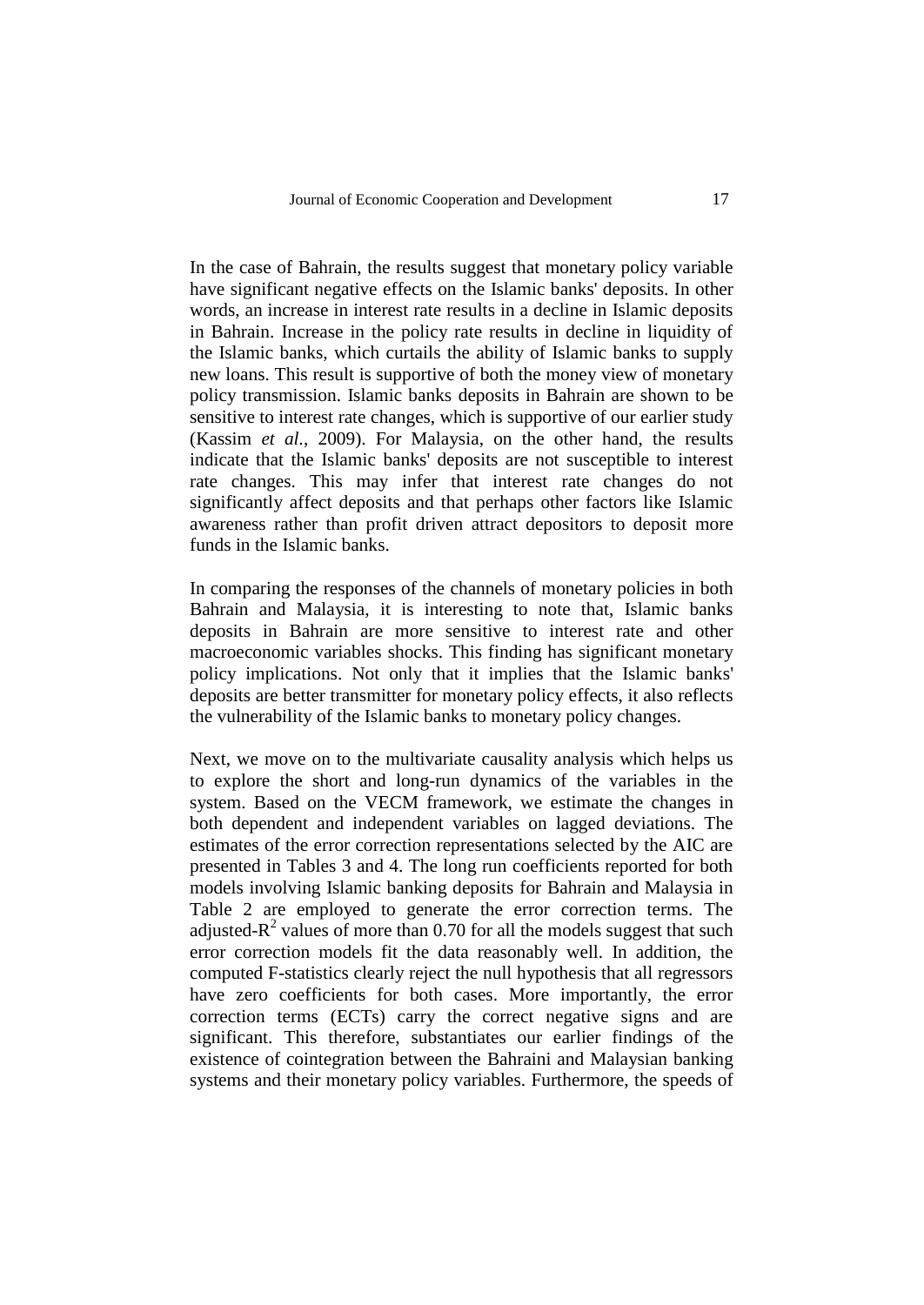adjustment for all the models are about 15-17 percent. This indicates that last period disequilibrium is, on the average, corrected by about 15- 17 percent in the following month.

| <b>Dependent</b> | <b>Independent Variables</b> |                 |             |             |              |                       |  |
|------------------|------------------------------|-----------------|-------------|-------------|--------------|-----------------------|--|
| <b>Variables</b> | $\triangle MID$              | $\triangle$ ONR | <b>AIPI</b> | $\Delta M2$ | <b>AREER</b> | $ECT_{t-1}$           |  |
| $\triangle MID$  |                              | 2.267           | 1.355       | 0.289       | $2.893*$     | $-0.158$ **           |  |
|                  |                              | (0.138)         | (0.249)     | (0.592)     | (0.094)      | $[-3.4533]$           |  |
| $\triangle$ ONR  | 2.361                        |                 | 1.300       | 0.191       | 1.031        | $-0.133*$             |  |
|                  | (0.129)                      |                 | (0.259)     | (0.663)     | (0.314)      | $[-1.717]$            |  |
| ΔIPI             | 0.155                        | $3.799*$        |             | 0.684       | 1.368        | $-0.152$ **           |  |
|                  | (0.695)                      | (0.0562)        |             | (0.412)     | (0.247)      | $[-2.110]$            |  |
| $\Delta M2$      | $3.442$ <sup>*</sup>         | 0.044           | $8.122***$  |             | 0.878        | $-0.151*$             |  |
|                  | (0.068)                      | (0.835)         | (0.006)     |             | (0.353)      | $[-1.861]$            |  |
| <b>AREER</b>     | 0.035                        | 0.029           | 0.301       | 0.567       |              | $-0.152$ <sup>*</sup> |  |
|                  | (0.852)                      | (0.865)         | (0.585)     | (0.454)     |              | $[-1.868]$            |  |

**Table 3: Multivariate 'VECM' Causality for the Islamic Bank (Malaysia)**

Note: \*\*\*, \*\* and \* represent significance at the 1%, 5% and 10% levels, respectively.  $ECT_{t-1}$  is derived by normalizing the cointegrating vectors on the dependent variable (i.e., MID), producing residual *r*. By imposing restriction on the coefficients of each variable and conducting Wald test, we obtain *F*-statistics for each coefficient in all equations. Figures in the parentheses and squared parentheses represent *F*-statistics and probabilities for *t*-statistics, respectively.

Analyzing the short-run causalities based on the VECM framework, we find further support to our earlier findings. Focusing on the direction of causalities between the monetary policy variable and the bank balance sheet items, we find that there is a significant causality running from ONR to IPI. However, the monetary policy variable is not significant in causing Islamic banks' deposits for both Bahrain and Malaysia. The results also show that for Malaysia, there is a significant channel for monetary transmission mechanism through the following nexus: ONR-IPI, IPI-M2, MID-M2 and REER-MID. As are being shown by the results based on the ARDL framework, Islamic Deposits in Malaysia are not a significant channel for monetary policy transmission for the period under review.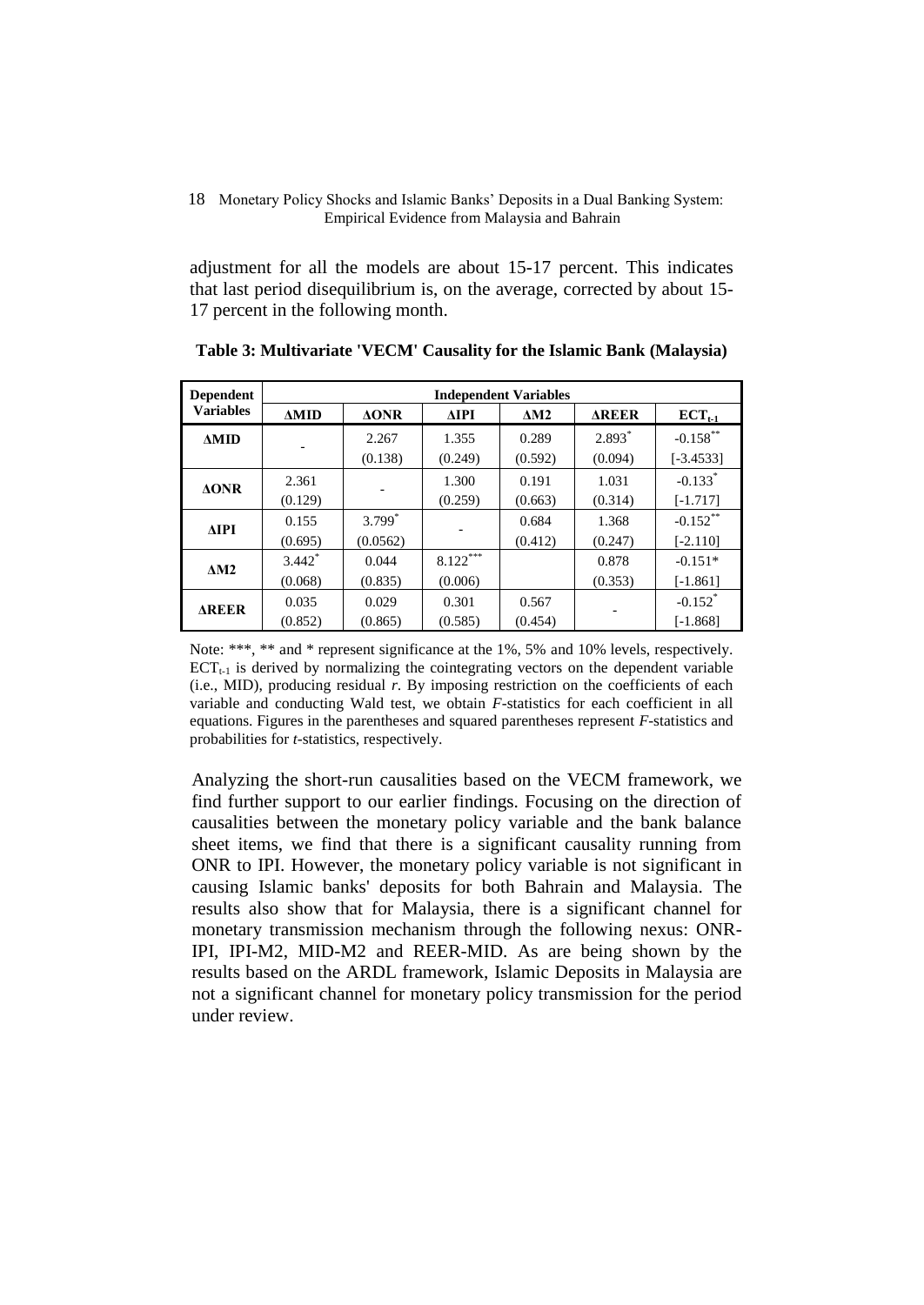| <b>Dependent</b> | <b>Independent Variables</b> |              |              |             |              |             |  |
|------------------|------------------------------|--------------|--------------|-------------|--------------|-------------|--|
| <b>Variables</b> | $\triangle BID$              | <b>AMMIR</b> | <b>ARPPI</b> | $\Delta M2$ | <b>AREER</b> | $ECT_{t-1}$ |  |
| $\triangle BID$  |                              | 0.628        | 0.775        | 0.856       | 0.284        | $-0.175***$ |  |
|                  |                              | (0.600)      | (0.166)      | (0.469)     | (0.836)      | $[-2.389]$  |  |
| <b>AMMIR</b>     | 0.304                        |              | 0.115        | 0.064       | $1.194***$   | $-0.071$ ** |  |
|                  | (0.758)                      |              | (0.950)      | (0.978)     | (0.072)      | $[-2.496]$  |  |
| <b>ARPPI</b>     | $2.158*$                     | 0.031        |              | $0.882*$    | 0.345        | $-0.149*$   |  |
|                  | (0.100)                      | (0.993)      |              | (0.057)     | (0.792)      | $[-1.998]$  |  |
| $\triangle M2$   | 1.323                        | 0.033        | 1.112        |             | 0.351        | $-0.034*$   |  |
|                  | (0.277)                      | (0.992)      | (0.353)      |             | (0.787)      | $[-2.006]$  |  |
| <b>AREER</b>     | 0.189                        | 0.399        | $2.132*$     | 0.493       |              | $-0.114***$ |  |
|                  | (0.903)                      | (0.754)      | (0.090)      | (0.688)     |              | $[-3.179]$  |  |

**Table 4: Multivariate 'VECM' Causality for the Islamic Bank (Bahrain)**

Note: \*\*\*, \*\* and \* represent significance at the 1%, 5% and 10% levels, respectively.  $ECT_{t-1}$  is derived by normalizing the cointegrating vectors on the dependent variables (i.e., BID), producing residual *r*. By imposing restriction on the coefficients of each variable and conducting Wald test, we obtain *F*-statistics for each coefficient in all equations. Figures in the parentheses and squared parentheses represent *F*-statistics and probabilities for *t*-statistics, respectively.

Shifting to the short-run causality of monetary policy variable and Islamic banks' deposits for Bahrain, we find that there is no short-run causality running from monetary policy variable to Islamic deposit. In the short run, an Islamic deposit in Bahrain is also not a significant nexus of monetary policy for the period under review. This may be due to the fact that the market share of Islamic banks is only 6.2 percent of the whole banking industry in Bahrain. However, based on the ARDL framework, in the long run, we find that the Islamic banks' deposits in Bahrain instruments are more sensitive to interest rate shocks and can be used to influence to achieve the objective of monetary policy.

We then proceed to examine the stability of the long run coefficients together with the short-run dynamics. Following Pesaran and Pesaran (1997), we apply the cumulative sum of recursive residuals (CUSUM) and cumulative sum of squares of recursive residuals (CUSUMSQ) stability tests for our chosen ARDL models. Figure 1 provides the plots of the CUSUM and CUSUMSQ stability tests for both Malaysia and Bahrain. From the figures, we find that the plots of CUSUM and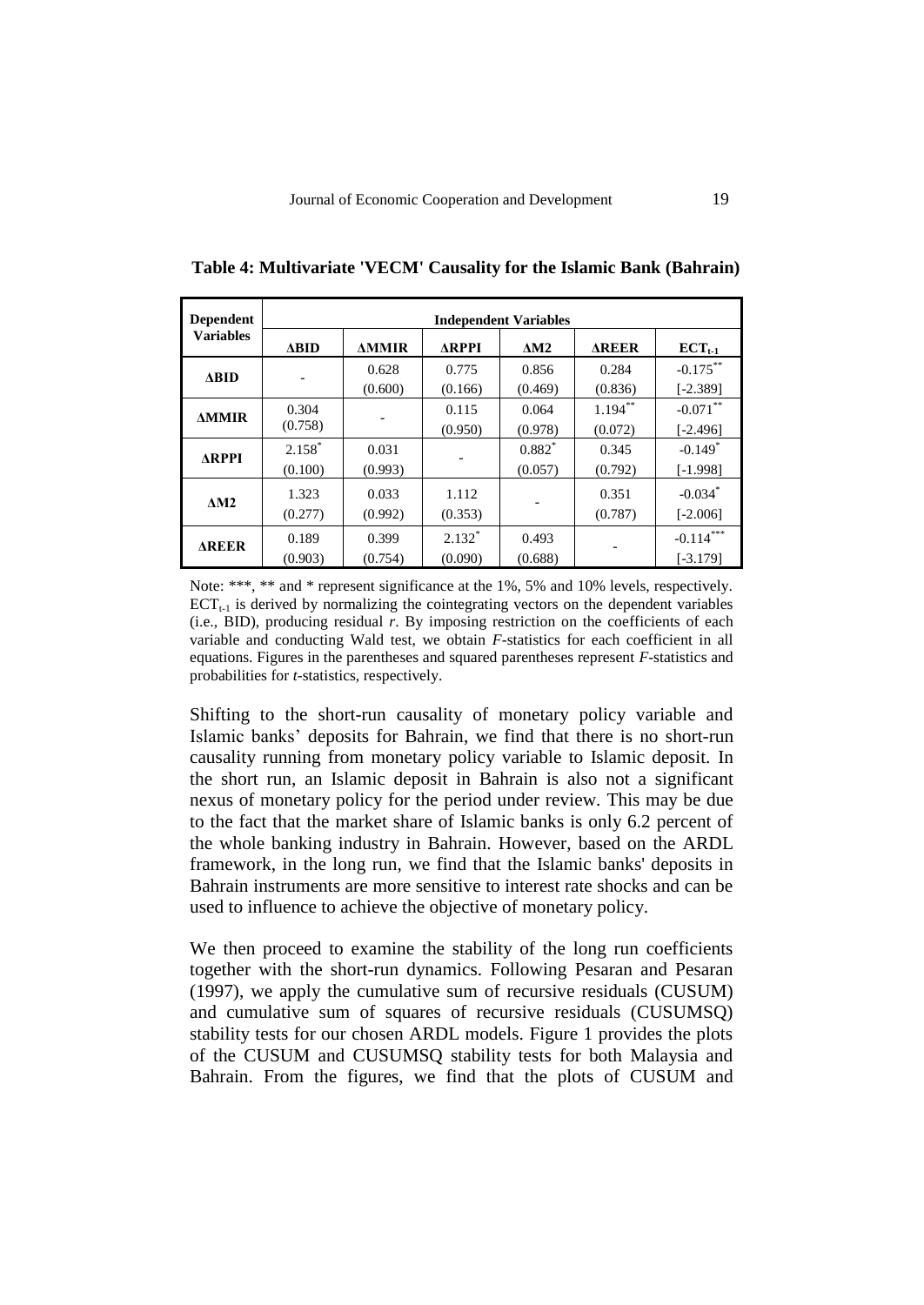CUSUMSQ statistics remain within the critical bounds at 5% significance level. This implies that all coefficients in the error correction model are stable over the time. The selected ARDL models adopted in the study seem to be satisfactory and robust in estimating the short- and long-run relationships between Islamic banks' deposits and monetary variables.

# **Figure 1: CUSUM and CUSUMSQ Plots**

### *Islamic Deposits: Malaysia*



 The straight lines represent critical bounds at 5% significance level -0.5 2001M1 2001M6 2001M11 2002M4 2002M9 2003M2 2003M7 2003M12 2004M5 2004M10 2005M3 2005M8 2006M1 2006M6 2006M11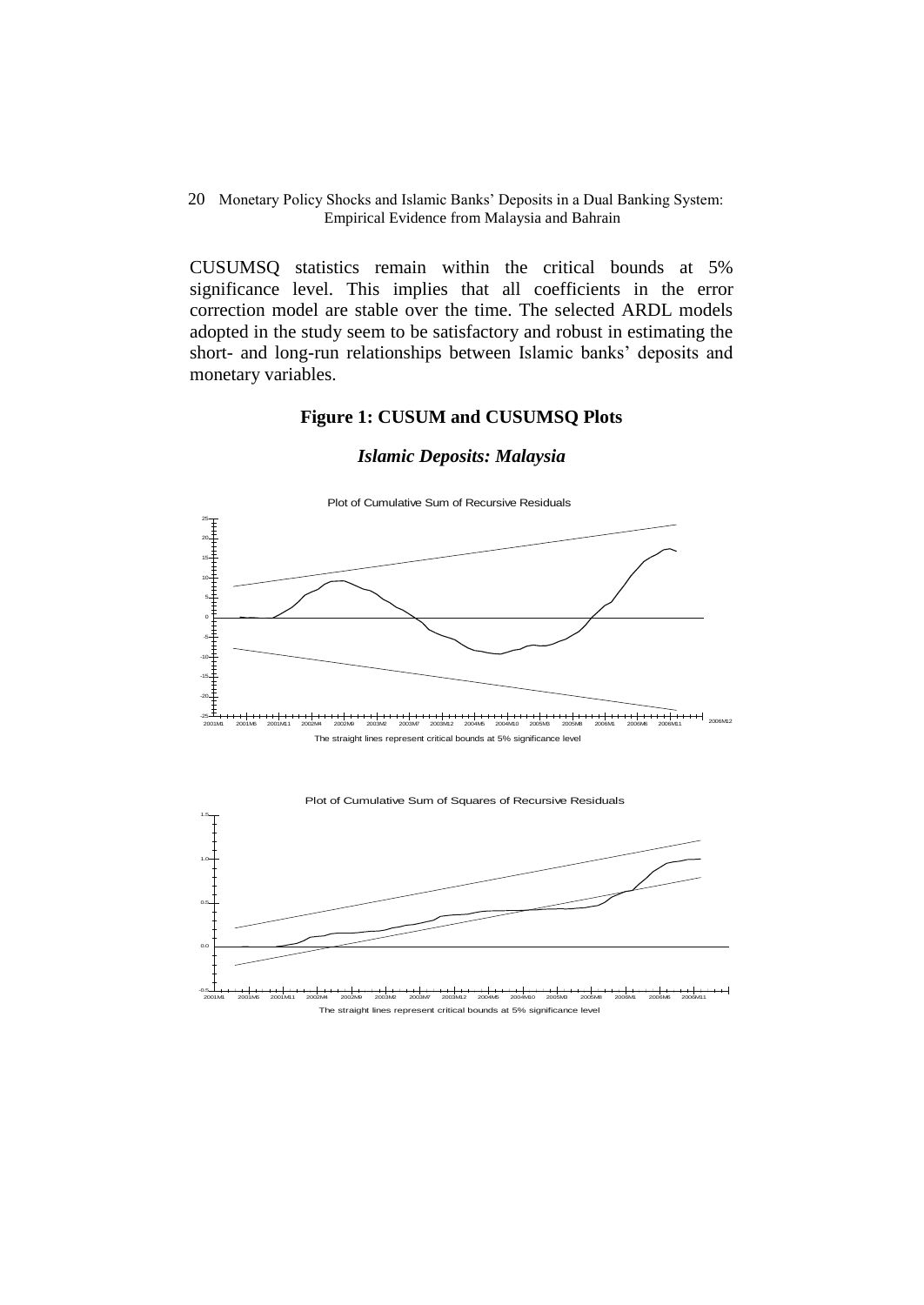## *Islamic Deposits: Bahrain*



## **6. Conclusion**

In conclusion, the study shows that the Islamic banks' deposits in Bahrain are relatively more sensitive to monetary policy changes compared to that of Malaysian Islamic banks in the long run. The Islamic banks' deposits in Bahrain are, therefore, more directly impacted by the monetary policy shocks. The Malaysian Islamic banks' deposits, on the other hand, seem to be insensitive to interest rate changes and therefore more policy invariant suggesting Islamic banks in Malaysia are able to offset the de-stabilizing impact of monetary policy. Given the differences in macroeconomic environments, Islamic banks' deposits seem to response differently to changes in monetary policy variables. This brings us to underscore that monetary policy shocks have more de-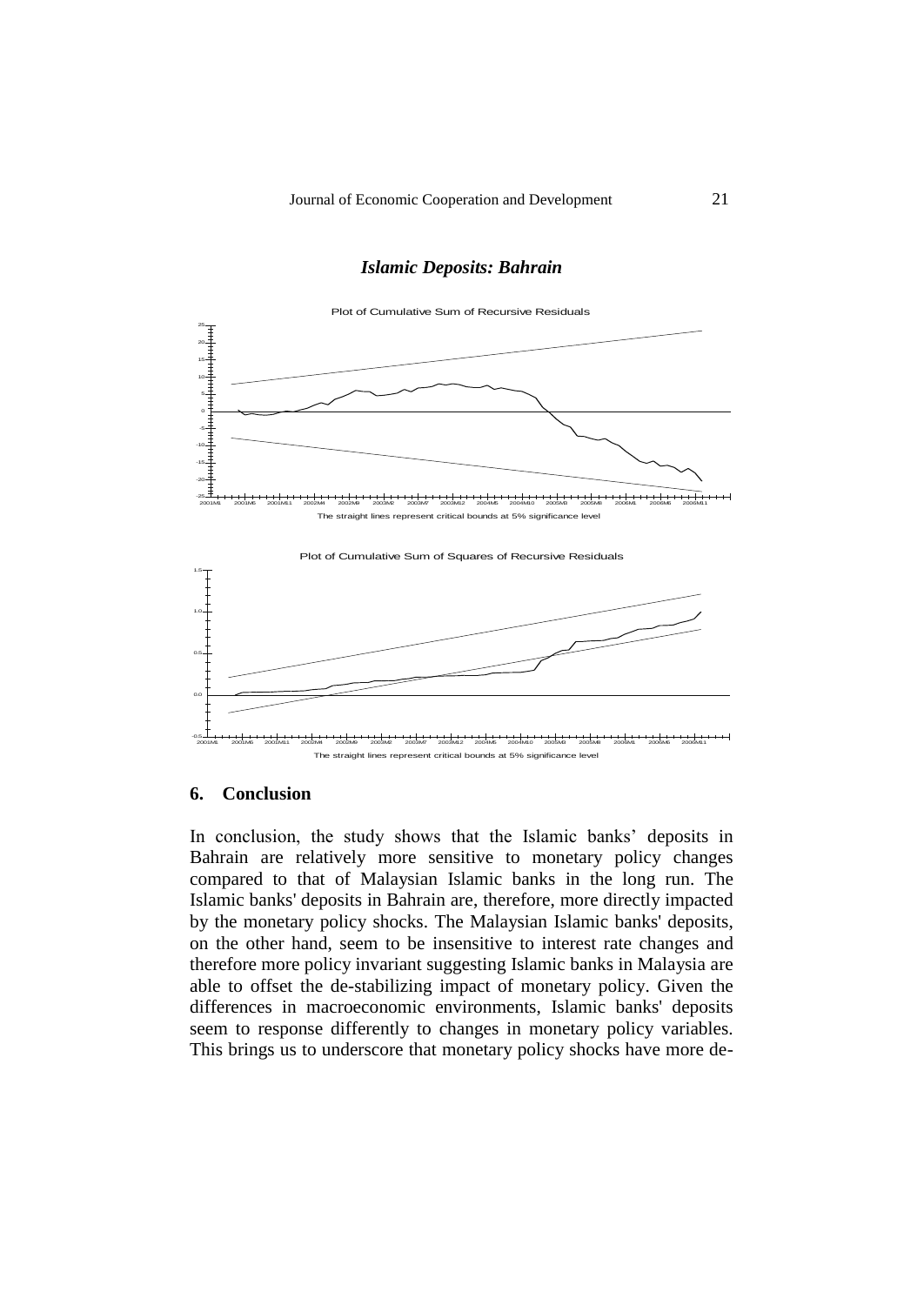stabilizing impact on Bahrain Islamic banking compared to its Malaysian counterpart.

Due to vulnerability to interest rate changes, Islamic financial institutions in Bahrain as well as in Malaysia to a certain extent, have a long way to go in developing the risk management standards that could address the above concerns. Iqbal (1999) noted that despite the growing interest in the Islamic banking and finance, the Islamic financial markets are still lacking in terms of risk management tools. These are important issues that need to be considered and resolved in ensuring that Malaysia's and Bahrain's efforts to promote the interest-free banking and monetary system would become successful. These results have important implications for both Bahrain and Malaysia in enhancing further efforts in achieving its objectives to become two largest International Islamic financial hubs of the world.

As shown in this study, it could also be implied that the variables that are relevant in the monetary policy transmission would have to be continuously monitored due to the dynamic nature of both economies. As being shown in the study, the importance of the Islamic bank's deposits in the monetary transmission in Bahrain needs to be noted in designing monetary policies in both economics. In this aspect, an area for further research extension would be in providing a mechanism that could continuously take into account the latest economic and financial data so as to ensure the most relevant policy targets. This study attempts to provide an avenue towards this effort.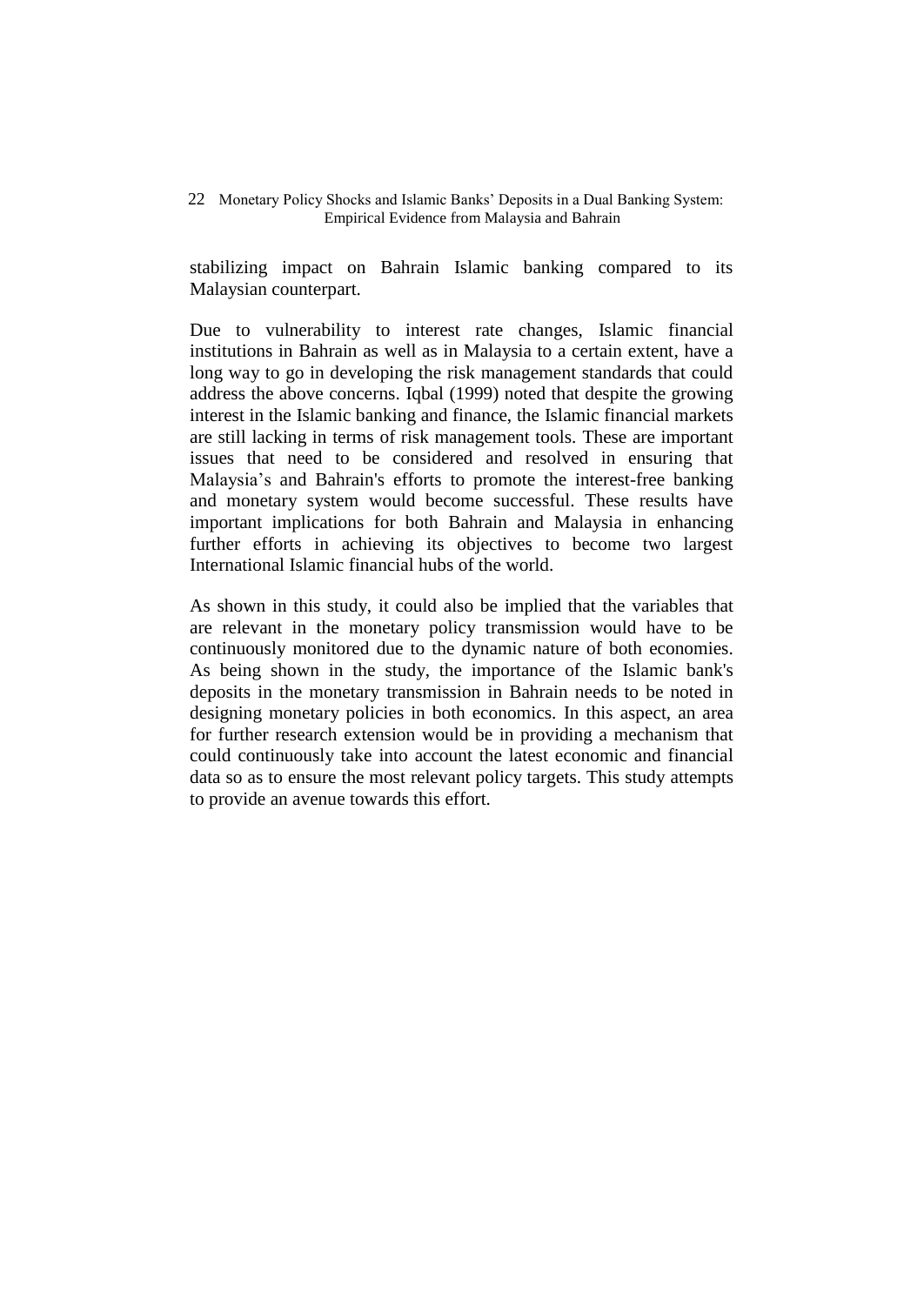## **References**

- Bacha, O. I. (2005). "Liquidity and rate risks for Islamic banks". *Departmental Seminar*, Department of Business Administration, Kulliyyah of Economics and Management Sciences, International Islamic University Malaysia.
- Bank Negara Malaysia. *Monthly Statistical Bulletin*. Various issues.
- Bank Negara Malaysia. (1994). *Money and Banking in Malaysia: 35th Anniversary Edition 1959-1994*, Kuala Lumpur: Bank Negara Malaysia.
- Bank Negara Malaysia. (1999). *The Central Bank and the Financial System in Malaysia: A Decade of Change* (1<sup>st</sup> Edition): Kuala Lumpur: Bank Negara Malaysia.
- Bahmani-Oskooee, M., and Bohl, M.T. (2000). German monetary unification and the stability of the German M3 money demand function. *Economics Letters*, 66: 203-208.
- Bahmani-Oskooee, M., and Wing Ng, R.C. (2002). Long-run demand for money in Hong Kong: an application of the ARDL model. *International Journal of Business and Economics*, 1(2): 147-155.
- Baldwin, K. (2002). Risk Management in Islamic Banks. In S. Archer & R. A. Abdel Karim (Eds.). *Islamic Finance Innovation and Growth*. EuroMoney Books and AAOIFI.
- Central Bank of Bahrain. *Monthly Statistical Bulletin*. Various issues.
- Darrat, A. F. (1988). The Islamic interest free banking system: some empirical evidences. *Applied Economics,* 20: 417-425.
- Darrat, A. F. (2000). On the gompertz process and new product sales: some further results from cointegration analysis. *Quarterly Journal of Business and Economics*, 39: 49-56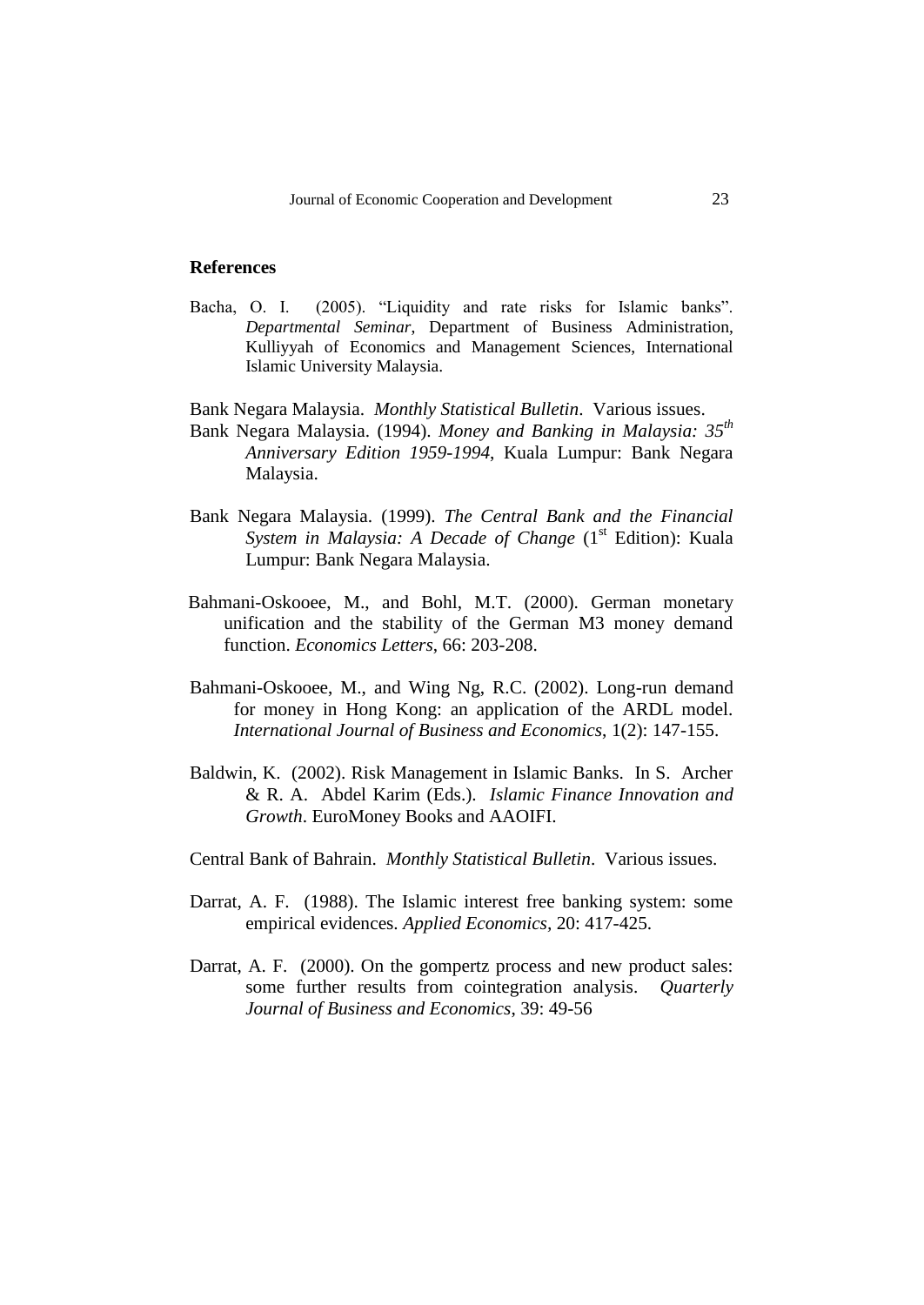- 24Monetary Policy Shocks and Islamic Banks' Deposits in a Dual Banking System: Empirical Evidence from Malaysia and Bahrain
- Ford J.L, Agung J., Ahmed S.S and Santoso B. (2003). Bank behaviou*r*  and channel of monetary policy in Japan 1965-1999. *The Japanese Economic Review*, 54(3): 275-299.
- Gertler, Mark and Gilchrist, Simon. (1993). The role of credit market imperfections in the monetary transmission mechanism: arguments and evidence. *Scandinavian Journal of Economics*, 95(1): 43-65.
- Gertler, Mark and Gilchrist, Simon. (1994). Monetary policy, business cycles and the behavior of small manufacturing firms. *Quarterly Journal of Economics*, 109(2): 309-340.
- How, Janice C, Abdul Karim, Melina and Verhoeven, Peter. (2004). Islamic financing and bank risk: the case of Malaysia. *Thunderbird International Business Review*, 47(1): 75-94.
- International Monetary Fund. (2006). Kingdom of Bahrain: Financial stability assessment including reports on the observance of standards and codes on the following topics, banking supervision, securities regulation and anti-money laundering and combating the financing of terrorism. IMF, Country Report No: 06/91
- Iqbal, Zamir. (1999). Financial engineering in Islamic finance. *Thunderbird International Business Review,* 41(4/5): 541-560.
- Kaleem, Ahmad. (2000). Modelling monetary stability under dual banking system: the case of Malaysia. *International Journal of Islamic Financial Services,* 2(1): 21-42.
- Kaleem, A and Isa, M.M. (2006). Islamic banking and money demand function in Malaysia: an econometric analysis. *Pakistan Economic and Social Review*, 44(2): 277-290.
- Kassim, S., Yusof, R.M. and Abd. Majid, M. S (2009). Impact of monetary policy shocks on the conventional and Islamic banks in dual banking sytem: evidence from Malaysia. *Journal of Economic Cooperation and Development*, 30 (1): 41-58.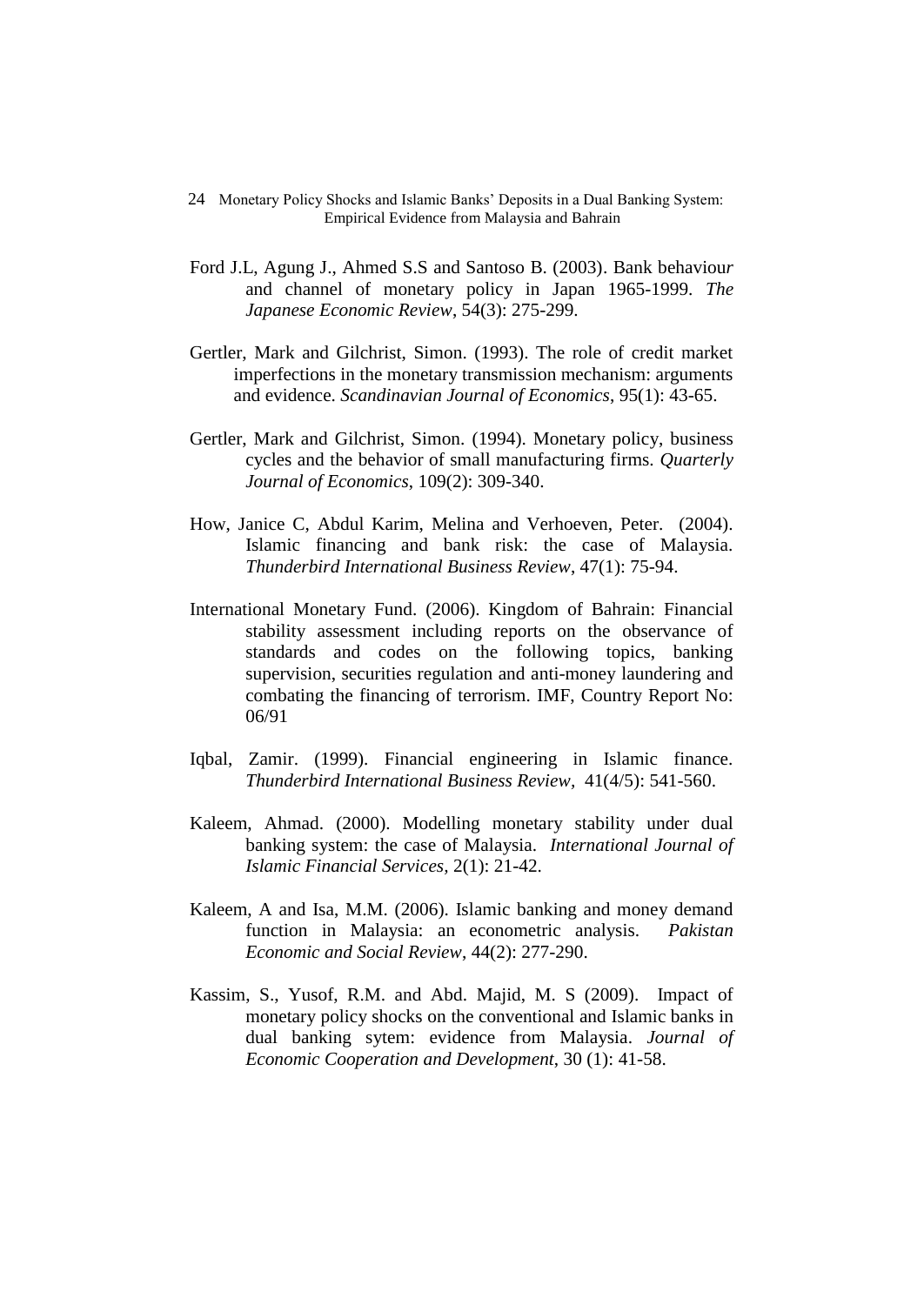- Keynes, J. M. (1936). *The General Theory of Employment, Interest and Money.* London: Macmillan.
- Khan, W. M. (1985). Adjustment mechanism and the money demand function in Pakistan. *Pakistan Economic and Social Review,* 20: 257-261.
- Kia, Amir. (2001). Interest-free and interest-bearing money demand: policy invariance and stability. *Working Paper*. Department of Economics, Emory University.
- Kia, Amir and Darrat, A. F. (2003). Modeling money demand under the profit-sharing banking scheme: evidence on policy invariance and long-run stability. *Proceeding of the ERF's 10th Annual Conference,* Marrakech, Morrocco. December 16-18, 2003.
- Kia, Amir and Darrat, A. F. (2007). Modeling money demand under the profit-sharing banking scheme: Some evidence on policy invariance and long-run stability. *Global Finance Journal,* 18**:**  187-195.
- Narayan, P.K. (2004). Reformulating critical values for the bounds Fstatistics approach to cointegration: an application to the tourism demand model for Fiji. *Discussion Paper No. 02/04*, Department of Economics, Monash University. Australia.
- Pesaran, M.H., Shin, Y., and Smith, R. J. (1996). Testing for the existence of a long-run relationship. *DAE Working Paper No. 9622*. Department of Applied Economics, University of Cambridge.

\_\_\_\_\_\_\_\_\_\_. (2001). Bounds testing approaches to the analysis of level relationships. *Journal of Applied Econometrics*, 6: 289–326.

- Pesaran, M.H., and Pesaran, B. (1997). *Working with Microfit 4.0: Interactive Econometrics Analysis*. Oxford University Press.
- Qorchi, Mohammed. (2005). Islamic finance gears up. *Finance and Development,* 42 (4): 46-49.